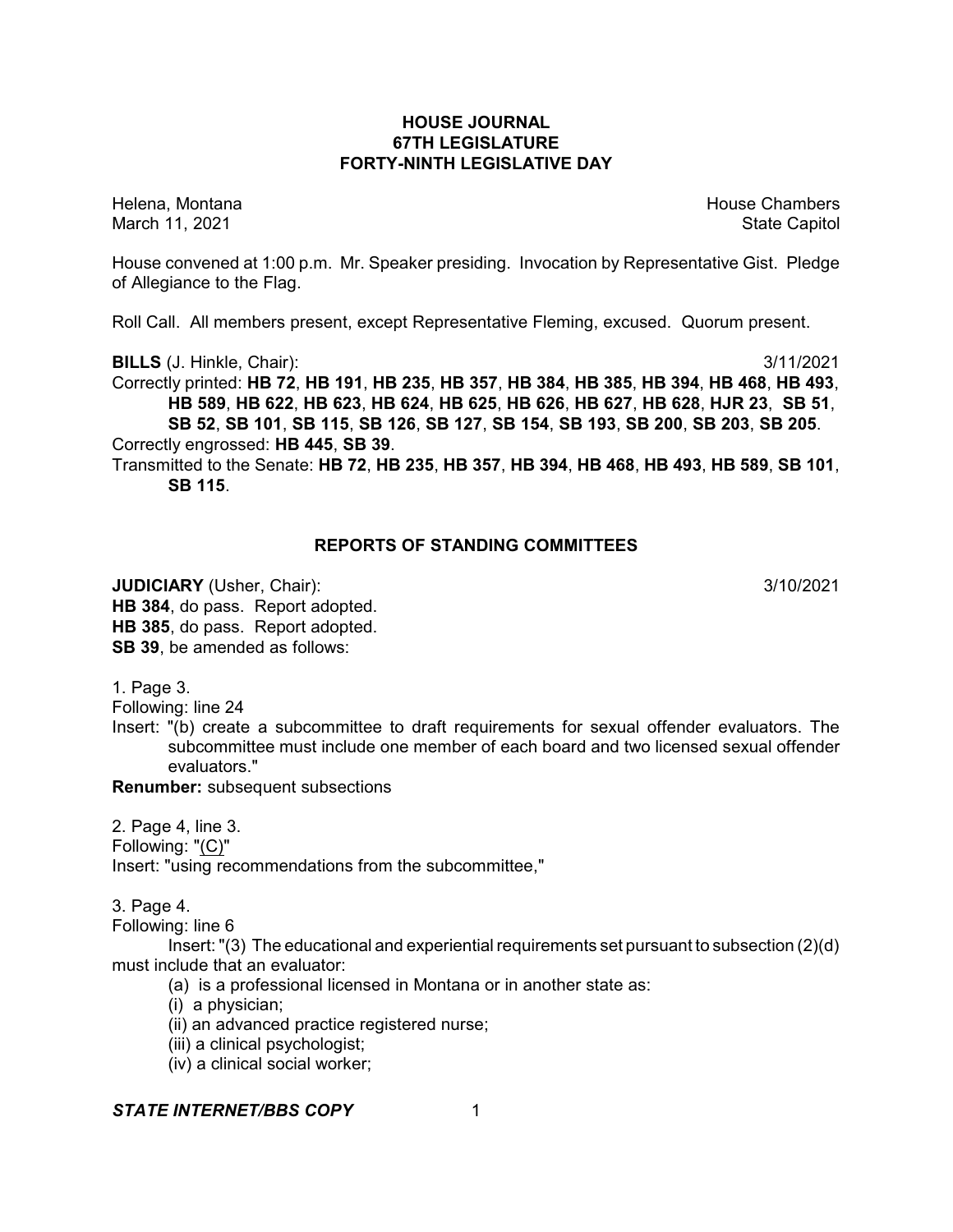(v) a clinical professional counselor; or

(vi) a marriage and family therapist;

(b) has 2,000 documented hours of supervised experience in the evaluation and treatment of sexual offenders within the last 4 years, at least 400 hours of which are face-to-face evaluations of sexual offenders or therapy sessions with sexual offenders;

(c) has completed at least 10 sexual offender evaluations under supervision in the past 4 years; and

(d) is a full or clinical member of at least one relevant national professional organization that has ethics of practice for sexual offender assessment and treatment."

And, as amended, be concurred in. Report adopted.

**SB 127**, be concurred in. Report adopted. **SB 200**, be concurred in. Report adopted. **SB 203**, be concurred in. Report adopted.

**TAXATION** (Beard, Chair): 3/11/2021 **HB 191**, introduced bill, be amended as follows:

1. Title, line 5. Following: "ELDERLY;" Insert: "REVISING THE DEFINITION OF HOUSEHOLD INCOME;"

2. Title, line 5. Strike: "SECTION" Insert: "SECTIONS 15-30-2337 AND"

3. Page 1.

Following: line 10

Insert: "**Section 1.** Section 15-30-2337, MCA, is amended to read:

"**15-30-2337. Residential property tax credit for elderly -- definitions.** As used in 15-30- 2337 through 15-30-2341, the following definitions apply:

(1) "Claim period" means the tax year for individuals required to file Montana individual income tax returns and the calendar year for individuals not required to file returns.

(2) "Claimant" means a person who is eligible to file a claim under 15-30-2338.

(3) "Department" means the department of revenue.

(4) "Gross household income" means all income received by all individuals of a household while they are members of the household.

(5) "Gross rent" means the total rent in cash or its equivalent actually paid during the claim period by the renter or lessee for the right of occupancy of the homestead pursuant to an arm'slength transaction with the landlord.

(6) "Homestead" means:

(a) a single-family dwelling or unit of a multiple-unit dwelling that is subject to property taxes in Montana and as much of the surrounding land, but not in excess of 1 acre, as is reasonably necessary for its use as a dwelling; or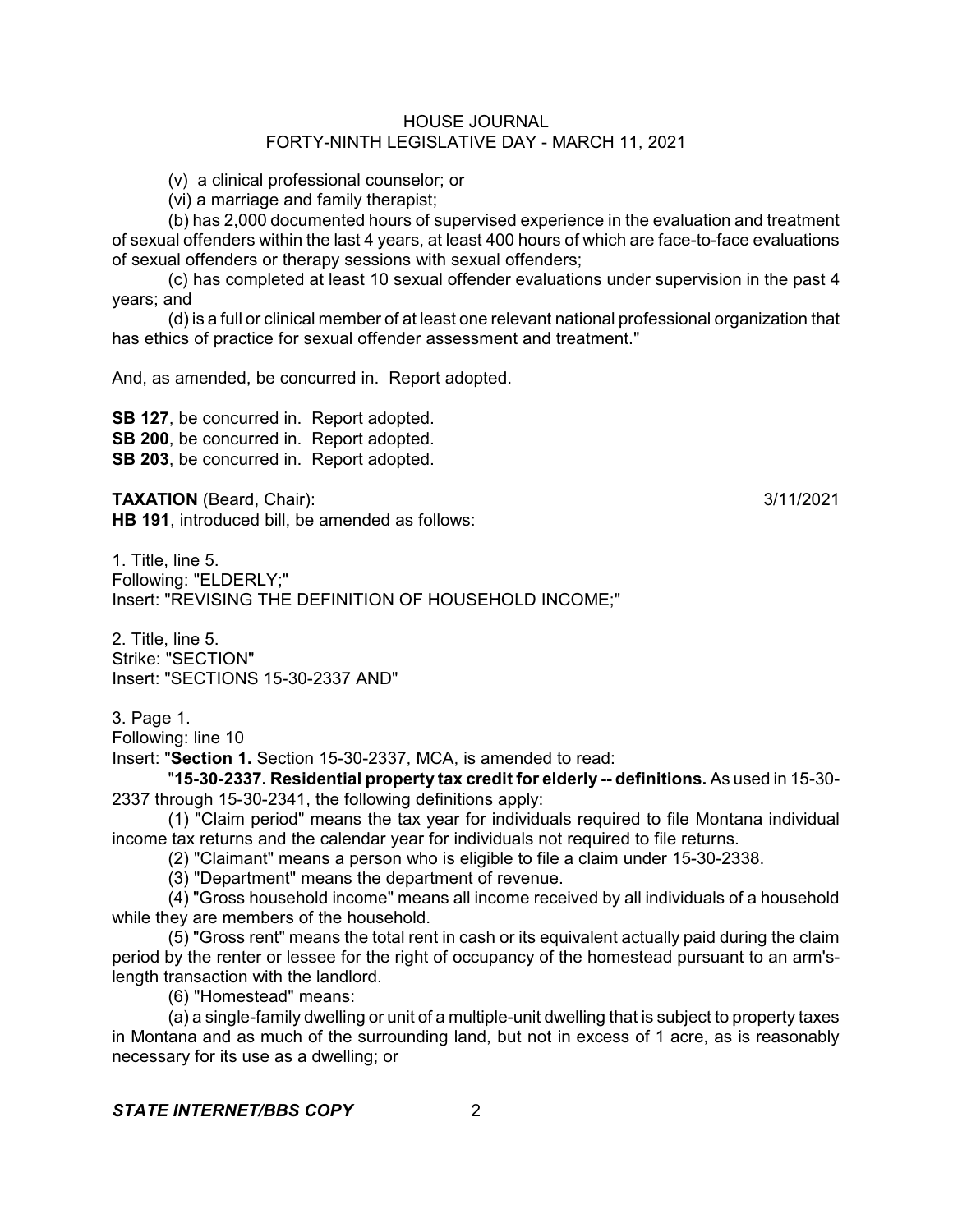(b) a single-family dwelling or unit of a multiple-unit dwelling that is rented from a county or municipal housing authority as provided in Title 7, chapter 15.

(7) (a) "Household" means an association of persons who live in the same dwelling, sharing its furnishings, facilities, accommodations, and expenses.

(b) The term does not include bona fide lessees, tenants, or roomers and boarders on contract.

(8) "Household income" means the amount obtained by subtracting \$6,300 \$12,600 from gross household income.

(9) (a) "Income" means, except as provided in subsection (9)(b), federal adjusted gross income, without regard to loss, as that quantity is defined in the Internal Revenue Code of the United States, plus all nontaxable income, including but not limited to:

(i) the amount of any pension or annuity, including Railroad Retirement Act benefits and veterans' disability benefits;

(ii) the amount of capital gains excluded from adjusted gross income;

(iii) alimony;

(iv) support money;

(v) nontaxable strike benefits;

(vi) cash public assistance and relief;

(vii) interest on federal, state, county, and municipal bonds; and

(viii) all payments received under federal social security except social security income paid directly to a nursing home.

(b) For the purposes of this subsection (9), income is reduced by the taxpayer's basis.

(10) "Property tax billed" means taxes levied against the homestead, including special assessments and fees but excluding penalties or interest during the claim period.

(11) "Rent-equivalent tax paid" means 15% of the gross rent.""

**Renumber:** subsequent sections

4. Page 2, line 4. Strike: "\$1,700" Insert: "\$1,150"

And, as amended, do pass. Report adopted.

**SB 51**, be concurred in. Report adopted.

**SB 52**, be concurred in. Report adopted.

**SB 126**, be concurred in. Report adopted.

**SB 154**, be concurred in. Report adopted.

**SB 193.** be concurred in. Report adopted.

**SB 205**, be concurred in. Report adopted.

# **FIRST READING AND COMMITMENT OF BILLS**

The following House bills were introduced, read first time, and referred to committees:

**HB 623**, introduced by J. Karjala, referred to Human Services.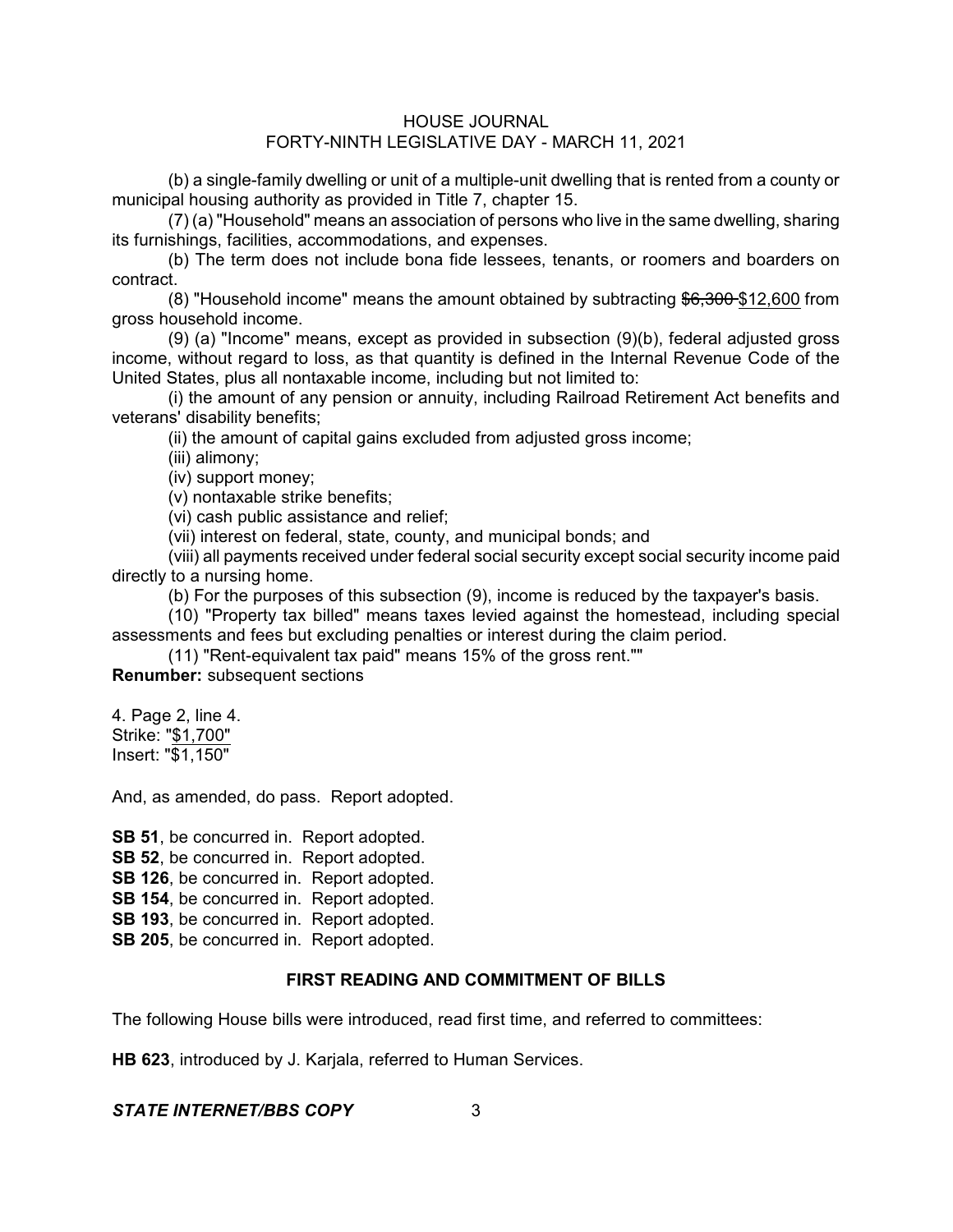**HB 624**, introduced by A. Buckley, F. Anderson, E. Buttrey, T. Welch, S. O'Brien, W. Sales, D. Salomon, referred to Business and Labor.

**HB 625**, introduced by D. Lenz, referred to Judiciary.

**HB 626**, introduced by T. Running Wolf, T. France, D. Hawk, M. Marler, F. Smith, E. Stafman, S. Stewart Peregoy, M. Weatherwax, R. Whiteman Pena, J. Windy Boy, M. Fox, S. Morigeau, J. Small, referred to Education.

**HB 627**, introduced by S. Kerns, M. Bertoglio, L. Brewster, W. Galt, S. Gist, S. Gunderson,

J. Kassmier, R. Marshall, B. Mitchell, M. Noland, B. Putnam, J. Read, J. Schillinger, D. Skees, J. Trebas, B. Usher, S. Vinton, referred to Natural Resources.

**HB 628**, introduced by J. Kassmier, referred to Agriculture.

# **SECOND READING OF BILLS (COMMITTEE OF THE WHOLE)**

Majority Leader Vinton moved the House resolve itself into a Committee of the Whole for consideration of business on second reading. Motion carried. Representative Hopkins in the chair.

Mr. Speaker: We, your Committee of the Whole, having had under consideration business on second reading, recommend as follows:

**HB 158** - Representative C. Hinkle moved **HB 158** do pass. Motion carried as follows:

Yeas: Anderson, Bartel, Beard, Bedey, Berglee, Bertoglio, Binkley, Brewster, Buttrey, Carlson, Custer, Dooling, Duram, Fielder, Fitzgerald, Fleming, Frazer, Fuller, Galloway, Garner, Gillette, Gist, Greef, Gunderson, Hill, Hinkle C, Hinkle J, Holmlund, Hopkins, Jones, Kassmier, Kerns, Knudsen C, Knudsen R, Lenz, Ler, Loge, Malone, Marshall, McKamey, Mercer, Mitchell, Moore, Noland, Patelis, Phalen, Putnam, Read, Regier A, Regier M, Reksten, Ricci, Schillinger, Seekins-Crowe, Sheldon-Galloway, Skees, Stromswold, Trebas, Tschida, Usher, Vinton, Walsh, Welch, Whitman, Zolnikov, Mr. Speaker. Total 66

Nays: Abbott, Bishop, Buckley, Caferro, Curdy, Dunwell, Farris-Olsen, Fern, France, Funk, Hamilton, Harvey, Hawk, Hayman, Karjala, Keane, Kelker, Keogh, Kerr-Carpenter, Kortum, Marler, Novak, Olsen, Running Wolf, Smith, Stafman, Stewart Peregoy, Sullivan, Tenenbaum, Thane, Weatherwax, Whiteman Pena, Windy Boy. Total 33

Voted absentee: Fleming, Aye.

Excused: Fleming. Total 1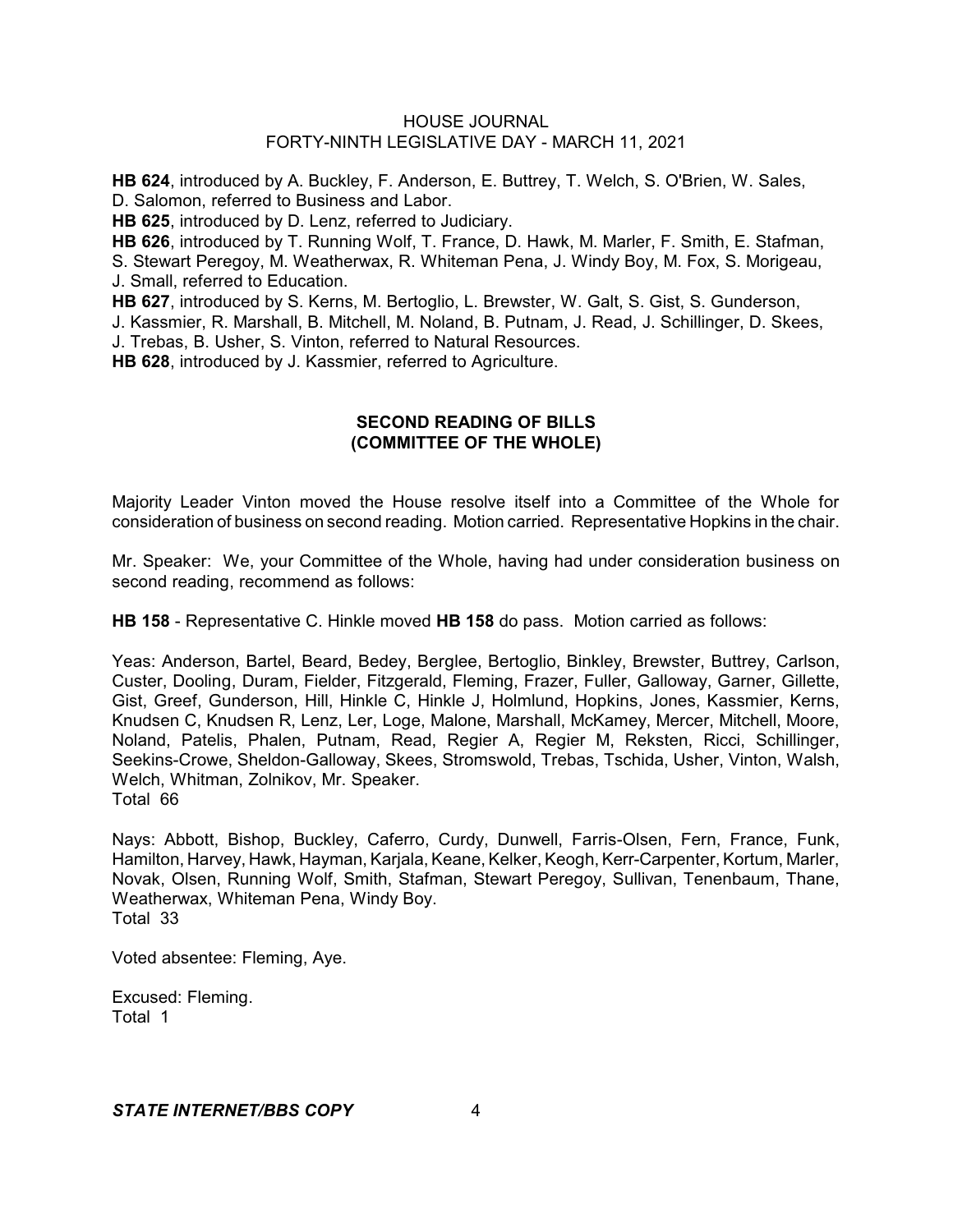Absent or not voting: Nave. Total 1

**HB 170** - Representative Welch moved **HB 170** do pass. Motion carried as follows:

Yeas: Abbott, Anderson, Bartel, Beard, Bedey, Berglee, Bertoglio, Binkley, Brewster, Buckley, Buttrey, Caferro, Carlson, Curdy, Custer, Dooling, Duram, Fern, Fielder, Fitzgerald, Fleming, France, Frazer, Fuller, Funk, Galloway, Garner, Gillette, Gist, Greef,Gunderson, Hamilton, Harvey, Hawk, Hill, Hinkle C, Hinkle J, Holmlund, Hopkins, Jones, Karjala, Kassmier, Keane, Kelker, Kerns, Kerr-Carpenter, Knudsen C, Knudsen R, Lenz, Ler, Loge, Malone, Marshall, McKamey, Mercer, Mitchell, Moore, Noland, Novak, Patelis, Phalen, Putnam, Read, Regier A, Regier M, Reksten, Ricci, Running Wolf, Schillinger, Seekins-Crowe, Sheldon-Galloway, Skees, Smith, Stafman, Stewart Peregoy, Stromswold, Thane, Trebas, Tschida, Usher, Vinton, Walsh, Weatherwax, Welch, Whiteman Pena, Whitman, Windy Boy, Zolnikov, Mr. Speaker. Total 89

Nays: Bishop, Dunwell, Farris-Olsen, Hayman, Keogh, Kortum, Marler, Nave, Olsen, Sullivan, Tenenbaum. Total 11

Voted absentee: Fleming, Aye.

Excused: Fleming. Total 1

Absent or not voting: None. Total 0

**HB 329** - Representative Vinton moved **HB 329** do pass. Motion carried as follows:

Yeas: Anderson, Bartel, Beard, Bedey, Berglee, Bertoglio, Binkley, Brewster, Buttrey, Carlson, Custer, Dooling, Duram, Fielder, Fitzgerald, Fleming, Frazer, Fuller, Galloway, Garner, Gillette, Gist, Greef, Gunderson, Hill, Hinkle C, Hinkle J, Holmlund, Hopkins, Jones, Kassmier, Kerns, Knudsen C, Knudsen R, Lenz, Ler, Loge, Malone, Marshall, McKamey, Mercer, Mitchell, Moore, Nave, Noland, Patelis, Phalen, Putnam, Read, Regier A, Regier M, Reksten, Ricci, Schillinger, Seekins-Crowe, Sheldon-Galloway, Skees, Smith, Stromswold, Trebas, Tschida, Usher, Vinton, Walsh, Welch, Whitman, Zolnikov, Mr. Speaker. Total 68

Nays: Abbott, Bishop, Buckley, Caferro, Curdy, Dunwell, Farris-Olsen, Fern, France, Funk, Hamilton, Harvey, Hawk, Hayman, Karjala, Keane, Kelker, Keogh, Kerr-Carpenter, Kortum, Marler, Novak, Olsen, Running Wolf, Stafman, Stewart Peregoy, Sullivan, Tenenbaum, Thane, Weatherwax, Whiteman Pena, Windy Boy. Total 32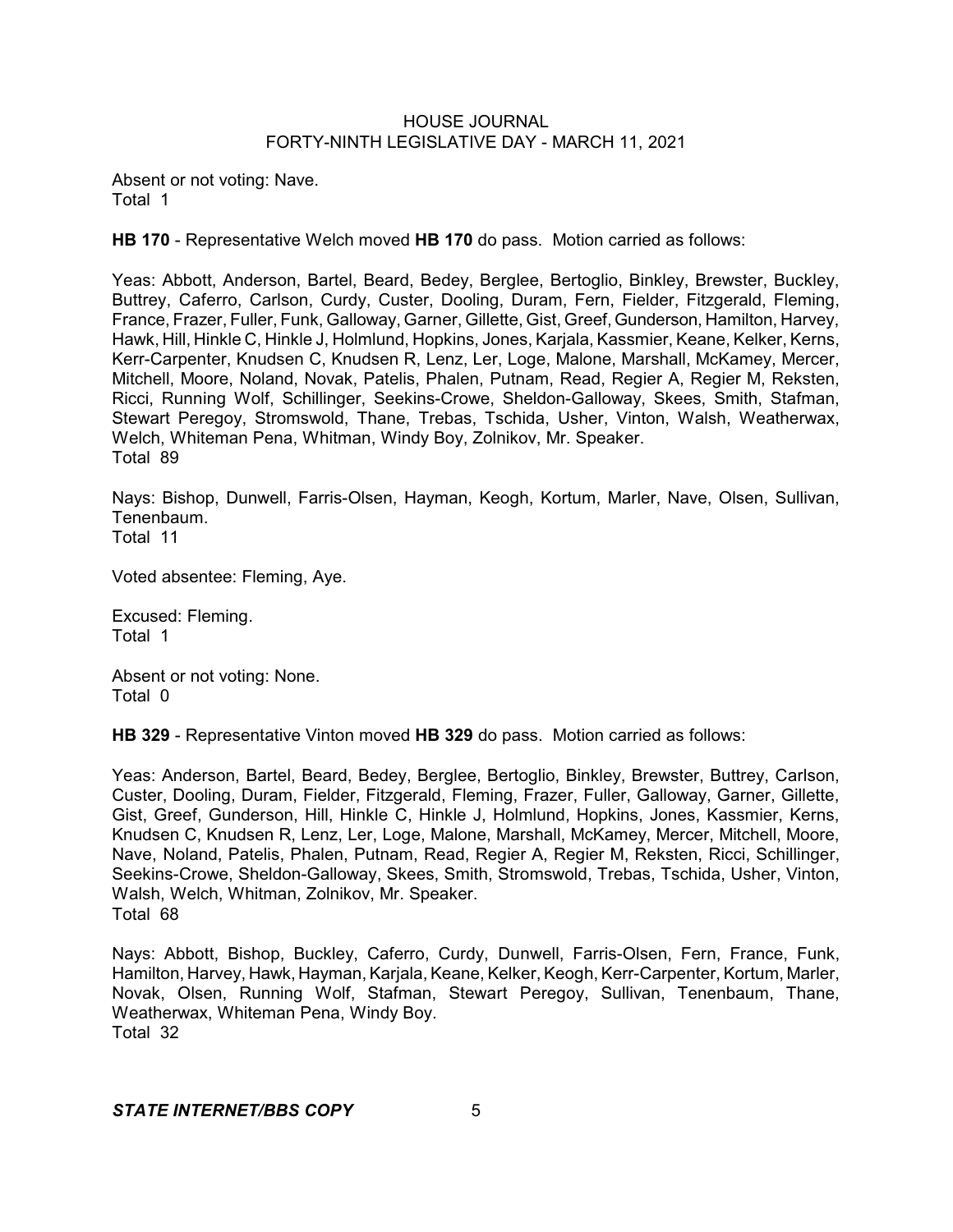Voted absentee: Fleming, Aye.

Excused: Fleming. Total 1

Absent or not voting: None. Total 0

**HB 369** - Representative Caferro moved **HB 369** do pass. Motion **failed** as follows:

Yeas: Abbott, Anderson, Bertoglio, Bishop, Buckley, Caferro, Curdy, Custer, Dooling, Dunwell, Farris-Olsen, Fern, Fitzgerald, France, Frazer, Funk, Galloway, Garner, Greef, Hamilton, Harvey, Hawk, Hayman, Holmlund, Hopkins, Jones, Karjala, Keane, Kelker, Keogh, Kerr-Carpenter, Kortum, Loge, Marler, Novak, Olsen, Putnam, Running Wolf, Sheldon-Galloway, Smith, Stafman, Stewart Peregoy, Sullivan, Tenenbaum, Thane, Weatherwax, Welch, Whiteman Pena, Windy Boy. Total 49

Nays: Bartel, Beard, Bedey, Berglee, Binkley, Brewster, Buttrey, Carlson, Duram, Fielder, Fleming, Fuller, Gillette, Gist, Gunderson, Hill, Hinkle C, Hinkle J, Kassmier, Kerns, Knudsen C, Knudsen R, Lenz, Ler, Malone, Marshall, McKamey, Mercer, Mitchell, Moore, Nave, Noland, Patelis, Phalen, Read, Regier A, Regier M, Reksten, Ricci, Schillinger, Seekins-Crowe, Skees, Stromswold, Trebas, Tschida, Usher, Vinton, Walsh, Whitman, Zolnikov, Mr. Speaker. Total 51

Voted absentee: Fleming, No.

Excused: Fleming. Total 1

Absent or not voting: None. Total 0

**HB 418** - Representative Gunderson moved **HB 418** do pass. Motion **failed** as follows:

Yeas: Bartel, Beard, Bedey, Berglee, Bertoglio, Binkley, Brewster, Buttrey, Carlson, Duram, Fielder, Fleming, Frazer, Fuller, Galloway, Gillette, Gist, Gunderson, Hill, Hinkle C, Hinkle J, Holmlund, Kerns, Knudsen C, Lenz, Ler, Malone, Marshall, Mercer, Moore, Nave, Noland, Phalen, Read, Regier A, Regier M, Reksten, Ricci, Schillinger, Seekins-Crowe, Sheldon-Galloway, Skees, Trebas, Tschida, Usher, Vinton, Welch, Whitman, Zolnikov, Mr. Speaker. Total 50

Nays: Abbott, Anderson, Bishop, Buckley, Caferro, Curdy, Custer, Dooling, Dunwell, Farris-Olsen, Fern, Fitzgerald, France, Funk, Garner, Greef, Hamilton, Harvey, Hawk, Hayman, Hopkins, Jones, Karjala, Kassmier, Keane, Kelker, Keogh, Kerr-Carpenter, Knudsen R, Kortum, Loge, Marler, McKamey, Mitchell, Novak, Olsen, Patelis, Putnam, Running Wolf, Smith, Stafman,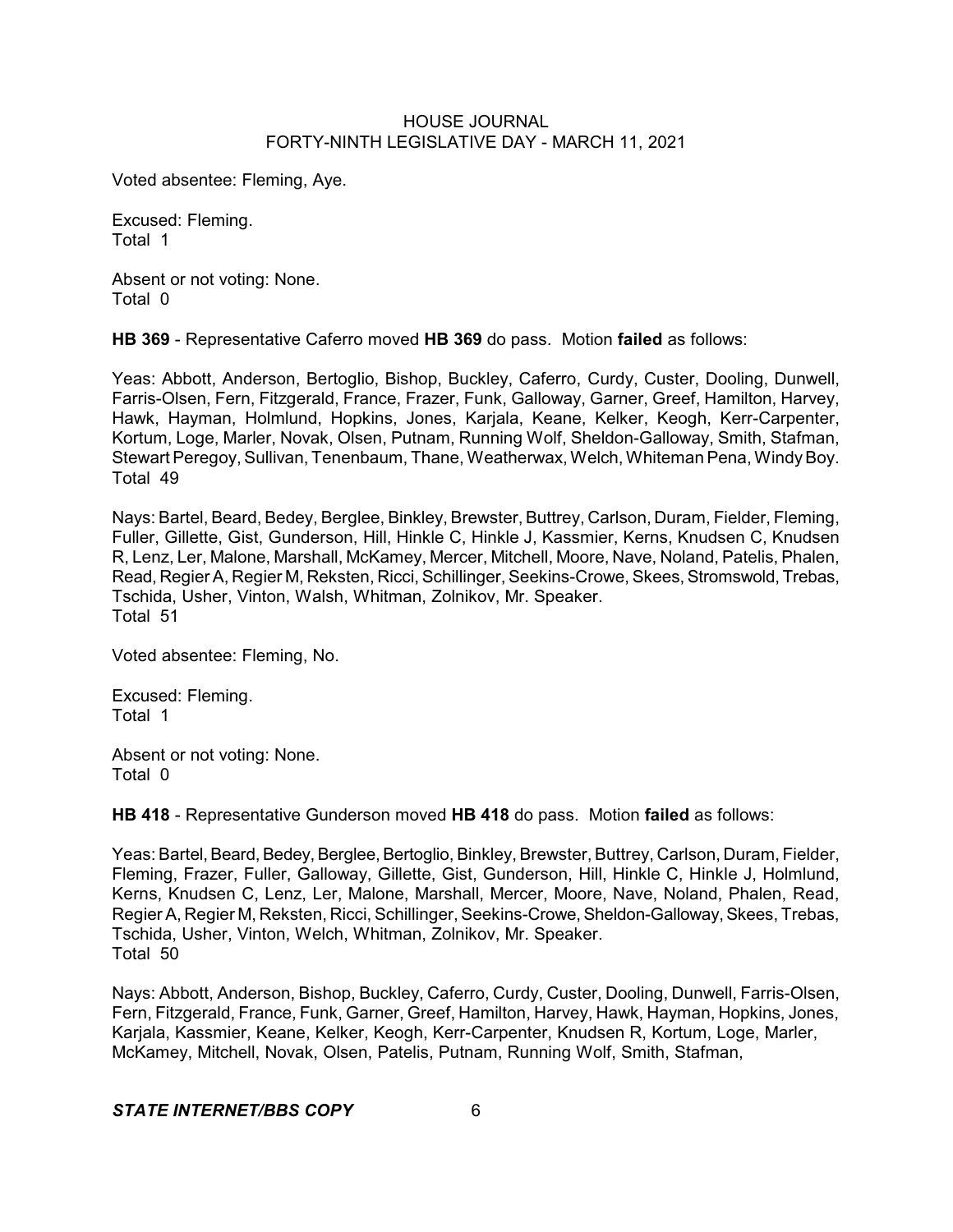Stewart Peregoy, Stromswold, Sullivan, Tenenbaum, Thane, Walsh, Weatherwax, Whiteman Pena, Windy Boy. Total 50

Voted absentee: Fleming, Aye.

Excused: Fleming. Total 1

Absent or not voting: None. Total 0

**HB 432** - Representative Gunderson moved **HB 432** do pass. Motion carried as follows:

Yeas: Abbott, Anderson, Beard, Bedey, Berglee, Bertoglio, Bishop, Brewster, Buckley, Buttrey, Caferro, Carlson, Curdy, Custer, Dooling, Dunwell, Duram, Farris-Olsen, Fern, Fielder, Fitzgerald, Fleming, France, Frazer, Fuller, Funk, Galloway, Garner, Gillette, Gist, Greef, Gunderson, Hamilton, Harvey, Hawk, Hayman, Hill, Hinkle C, Hinkle J, Holmlund, Hopkins, Jones, Karjala, Kassmier, Keane, Kelker, Keogh, Kerns, Kerr-Carpenter, Knudsen C, Knudsen R, Kortum, Lenz, Ler, Loge, Malone, Marler, Marshall, McKamey, Mercer, Mitchell, Nave, Noland, Novak, Olsen, Patelis, Phalen, Putnam, Regier A, Reksten, Ricci, Running Wolf, Schillinger, Seekins-Crowe, Sheldon-Galloway, Skees, Smith, Stafman, Stewart Peregoy, Stromswold, Sullivan, Tenenbaum, Thane, Trebas, Usher, Vinton, Walsh, Weatherwax, Welch, Whiteman Pena, Whitman, WindyBoy, Zolnikov, Mr. Speaker. Total 94

Nays: Bartel, Binkley, Moore, Read, Regier M, Tschida. Total 6

Voted absentee: Fleming, Aye.

Excused: Fleming. Total 1

Absent or not voting: None. Total 0

**HB 445** - Representative Usher moved **HB 445** do pass.

**HB 445** - Representative Usher moved **HB 445**, second reading copy, be amended as follows:

1. Page 38, line 19. **Strike:** "as" **Insert:** "in"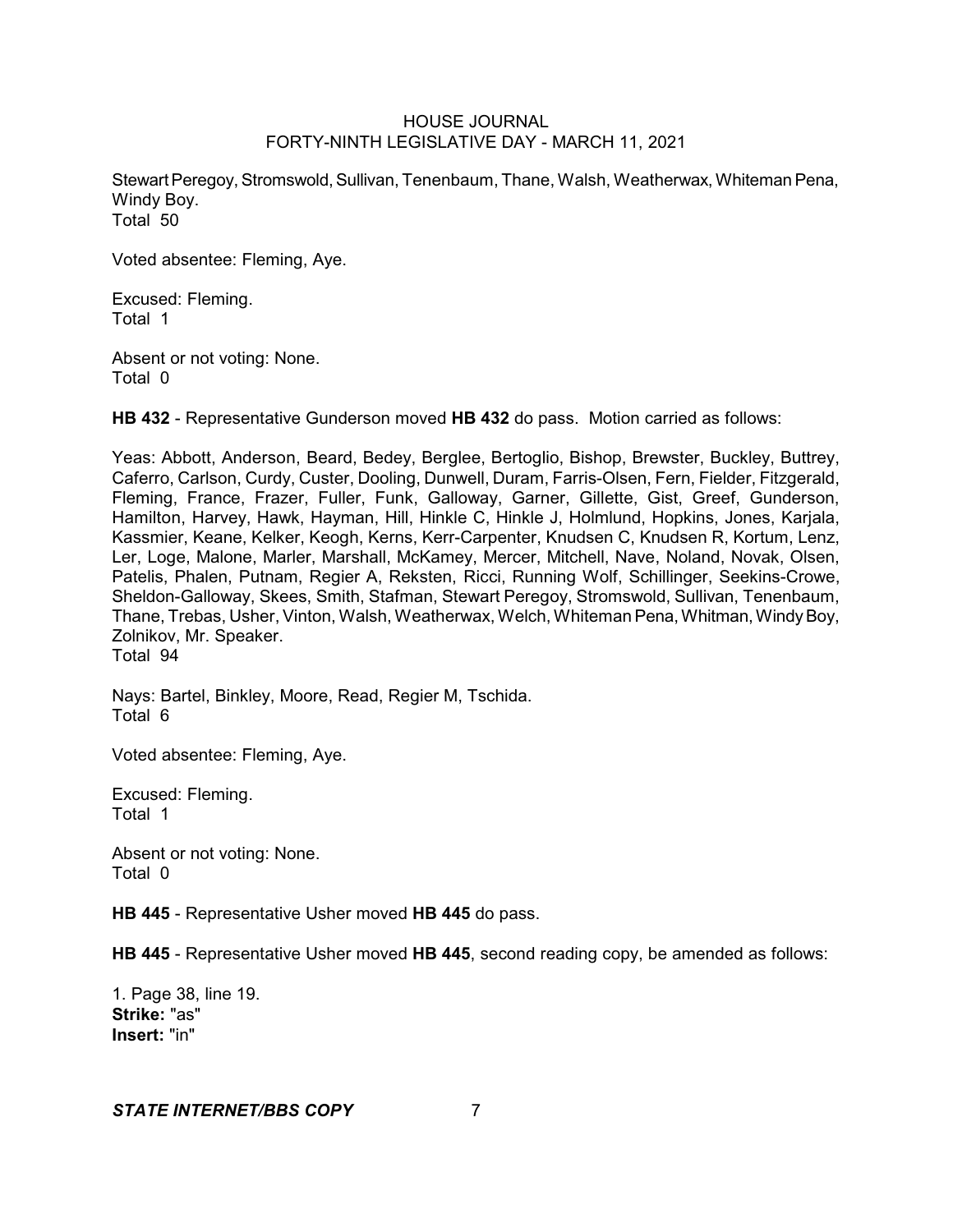2. Page 38, line 19. **Strike:** "duty" **Insert:** "capacity"

Amendment adopted as follows:

Yeas: Abbott, Anderson, Bartel, Beard, Bedey, Berglee, Bertoglio, Binkley, Bishop, Brewster, Buckley, Buttrey, Caferro, Carlson, Curdy, Custer, Dooling, Dunwell, Duram, Farris-Olsen, Fern, Fielder, Fitzgerald, Fleming, France, Frazer, Fuller, Funk, Galloway, Garner, Gillette, Gist, Greef, Gunderson, Hamilton, Harvey, Hawk, Hayman, Hill, Hinkle C, Hinkle J, Holmlund, Hopkins, Jones, Karjala, Kassmier, Keane, Kelker, Keogh, Kerns, Kerr-Carpenter, Knudsen C, Knudsen R, Kortum, Lenz, Ler, Loge, Malone, Marler, Marshall, McKamey, Mercer, Mitchell, Moore, Nave, Noland, Novak, Olsen, Patelis, Phalen, Putnam, Read, Regier A, Regier M, Reksten, Ricci, Running Wolf, Schillinger, Seekins-Crowe, Sheldon-Galloway, Skees, Smith, Stafman, Stewart Peregoy, Stromswold, Sullivan, Tenenbaum, Thane, Trebas, Tschida, Usher, Vinton, Walsh, Weatherwax, Welch, Whiteman Pena, Whitman, Windy Boy, Zolnikov, Mr. Speaker. Total 100

Nays: None. Total 0

Voted absentee: Fleming, Aye.

Excused: Fleming. Total 1

Absent or not voting: None. Total 0

**HB 445** - Representative Usher moved **HB 445**, as amended, do pass. Motion carried as follows:

Yeas: Abbott, Anderson, Bartel, Beard, Bedey, Berglee, Bertoglio, Binkley, Bishop, Brewster, Buckley, Buttrey, Caferro, Carlson, Curdy, Custer, Dooling, Dunwell, Duram, Farris-Olsen, Fern, Fielder, Fitzgerald, Fleming, France, Frazer, Fuller, Funk, Galloway, Garner, Gillette, Gist, Greef, Gunderson, Hamilton, Harvey, Hawk, Hayman, Hill, Hinkle C, Hinkle J, Holmlund, Jones, Karjala, Kassmier, Keane, Kelker, Keogh, Kerns, Kerr-Carpenter, Knudsen C, Knudsen R, Kortum, Lenz, Ler, Loge, Malone, Marshall, McKamey, Mitchell, Moore, Nave, Noland, Novak, Olsen, Patelis, Phalen, Putnam, Read, Regier A, Regier M, Reksten, Ricci, Running Wolf, Schillinger, Seekins-Crowe, Sheldon-Galloway, Skees, Smith, Stafman, Stewart Peregoy, Stromswold, Sullivan, Tenenbaum, Thane, Trebas, Tschida, Usher, Vinton, Walsh, Weatherwax, Welch, Whiteman Pena, Whitman, Windy Boy, Zolnikov, Mr. Speaker. Total 97

Nays: Hopkins, Marler. Total 2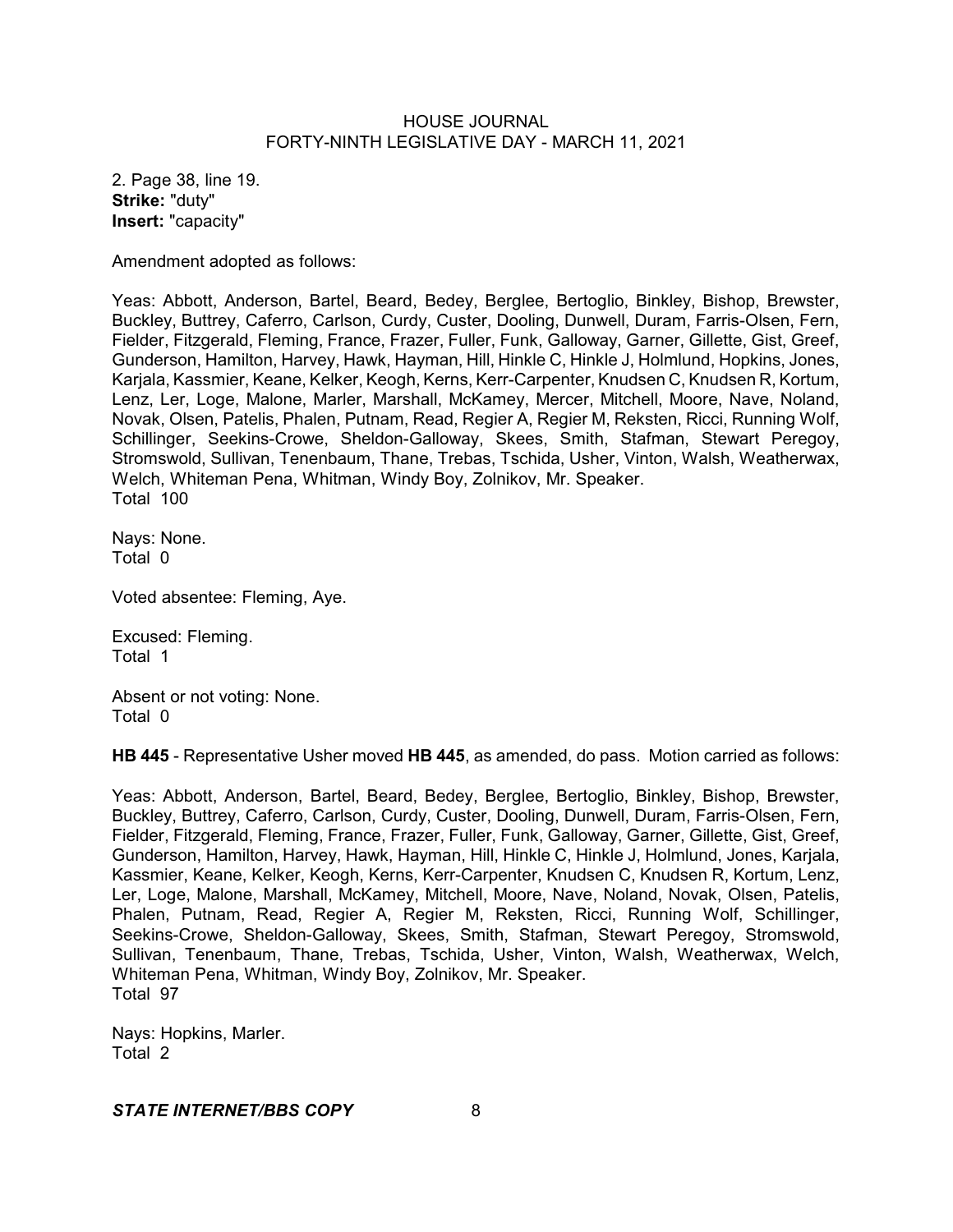Voted absentee: Fleming, Aye.

Excused: Fleming. Total 1

Absent or not voting: Mercer. Total 1

**HR 1** - Representative Stafman moved **HR 1** be adopted.

**HR 1** - Representative Stafman moved **HR 1**, second reading copy, be amended as follows:

1. Page 1, line 26. **Following:** "nurses to" **Insert:** "first responders,"

2. Page 2.

**Following:** line 24

**Insert:** "BE IT FURTHER RESOLVED, that the Chief Clerk of the House of Representatives send a copy of this resolution to the following organizations to share with their membership: the Montana Emergency Medical Services Association, the Montana Hospital Association, the Montana Medical Association, the Montana Nurses Association, the Montana Primary Care Association, and the Montana State Fire Chiefs' Association."

Amendment adopted as follows:

Yeas: Abbott, Anderson, Bartel, Beard, Bedey, Berglee, Bertoglio, Bishop, Brewster, Buckley, Buttrey, Caferro, Carlson, Curdy, Custer, Dooling, Dunwell, Duram, Farris-Olsen, Fern, Fitzgerald, Fleming, France, Frazer, Fuller, Funk, Garner, Gillette, Gist, Greef, Hamilton, Harvey, Hawk, Hayman, Hinkle J, Holmlund, Hopkins, Jones, Karjala, Kassmier, Keane, Kelker, Keogh, Kerns, Kerr-Carpenter, Knudsen C, Knudsen R, Kortum, Loge, Malone, Marler, Marshall, McKamey, Mercer, Moore, Nave, Noland, Novak, Olsen, Putnam, Reksten, Ricci, Running Wolf, Schillinger, Seekins-Crowe, Sheldon-Galloway, Skees, Smith, Stafman, Stewart Peregoy, Stromswold, Sullivan, Tenenbaum, Thane, Trebas, Usher,Vinton, Walsh, Weatherwax, Welch, Whiteman Pena, Whitman, Windy Boy, Zolnikov, Mr. Speaker. Total 85

Nays: Binkley, Fielder, Galloway, Gunderson, Hill, Hinkle C, Lenz, Ler, Mitchell, Patelis, Phalen, Read, Regier A, Regier M, Tschida. Total 15

Voted absentee: Fleming, Aye.

Excused: Fleming. Total 1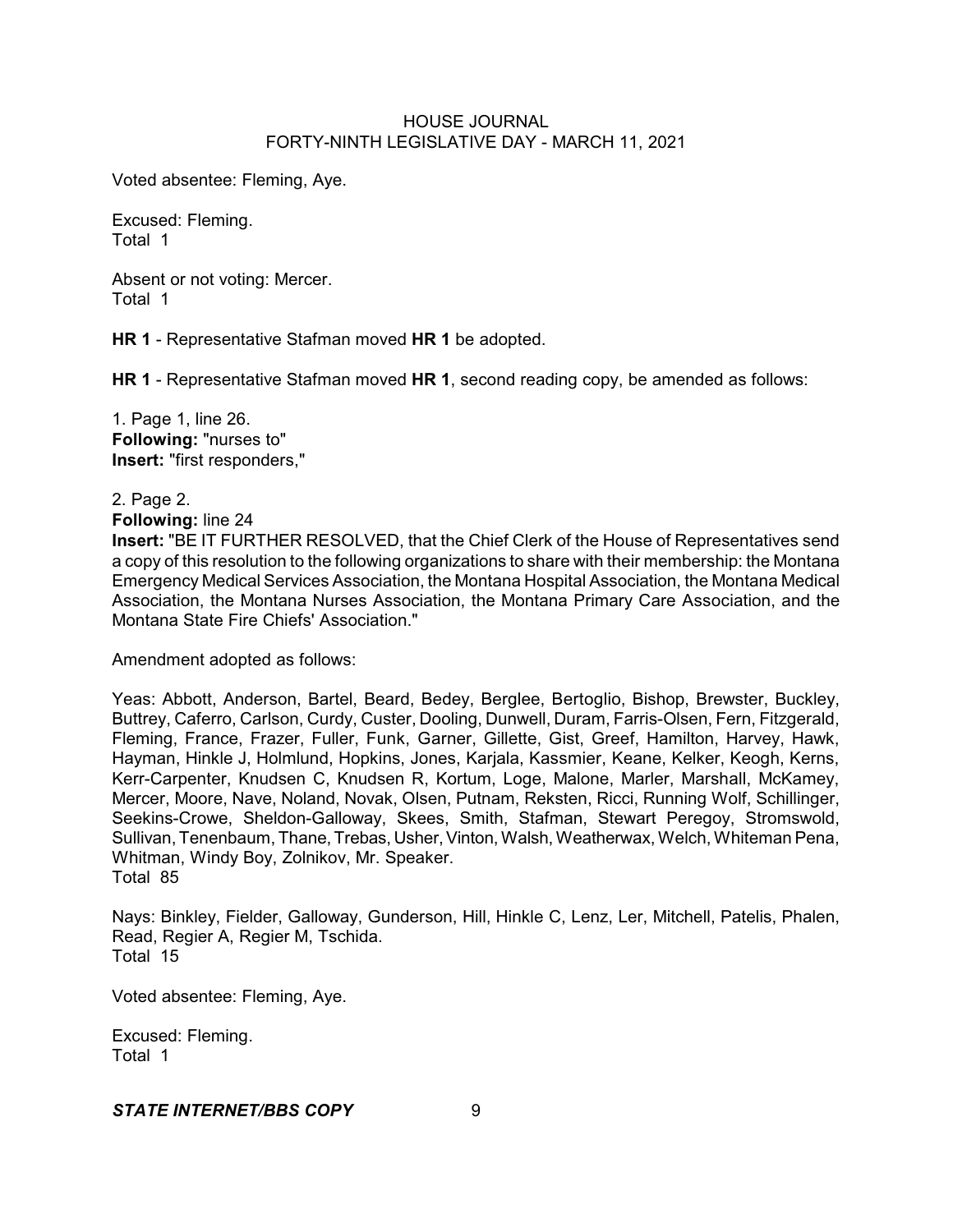Absent or not voting: None. Total 0

**HR 1** - Representative Skees moved **HR 1**, second reading copy, be further amended as follows:

1. Title, line 5. **Strike:** "HEALTH CARE" **Insert:** "ESSENTIAL"

2. Title, line 5. **Following:** "WORKERS" **Strike:** "AND SUPPORT STAFF"

3. Page 1, line 15. **Strike:** "WHEREAS, Montana hospitals have been at or near capacity during the pandemic; and"

4. Page 1, line 16. **Strike:** "health care providers" **Insert:** "essential workers"

5. Page 1, line 22. **Following:** "strain" **Strike:** "of treating patients during a major health crisis"

6. Page 1, line 22 through line 23. **Strike:** "providing" on line 22 through "families" on line 23

7. Page 1, line 24. **Following:** "others" **Strike:** ", which likely led them to choose health care as a profession,"

8. Page 1, line 26. **Strike:** "health care" **Insert:** "essential"

9. Page 1, line 26 through line 28. **Following: "ways" Strike:** ", from" on line 26 through "scenes" on line 28

10. Page 2, line 1. **Strike:** "health care" **Insert:** "essential"

11. Page 2, line 2. **Strike:** "provide care"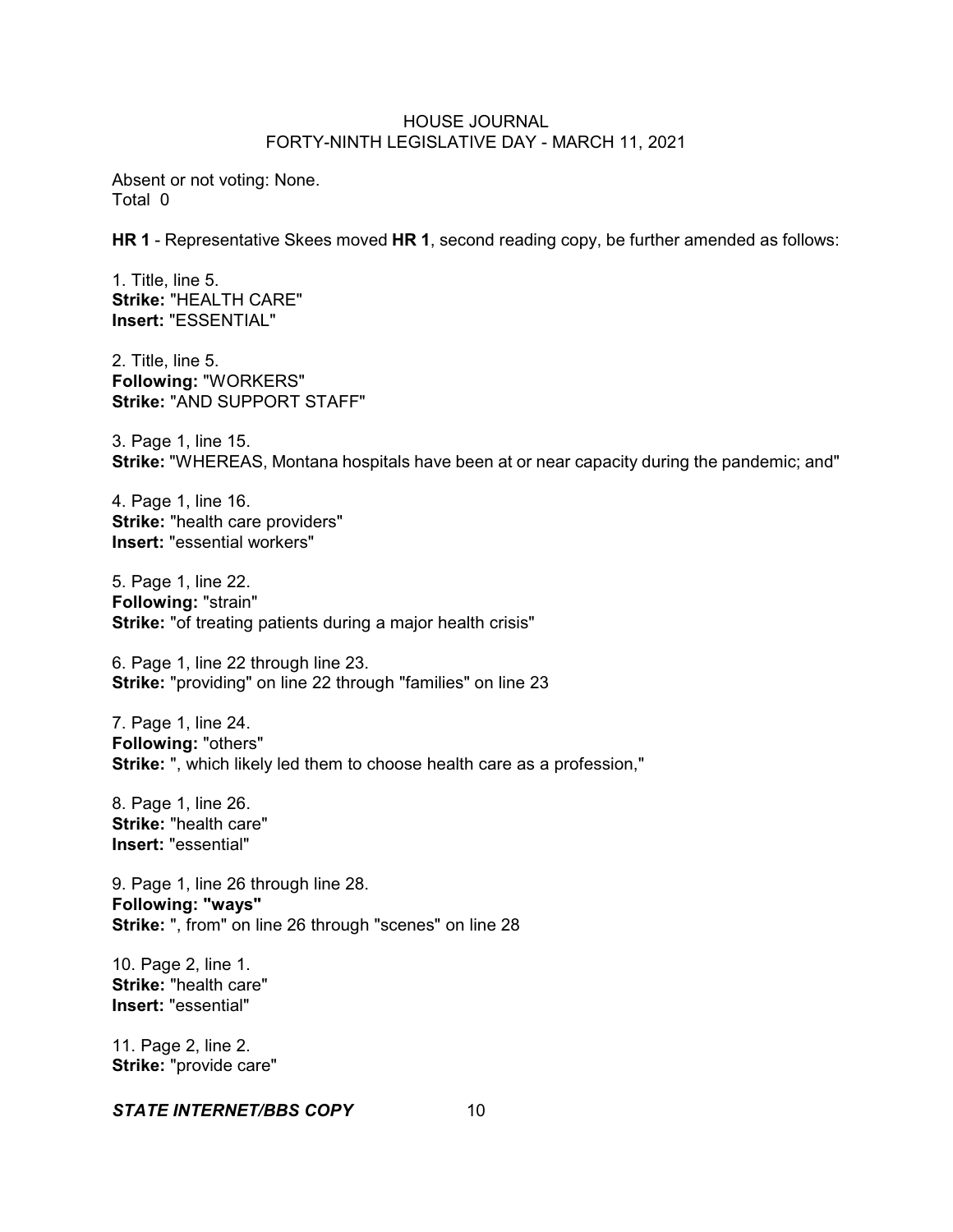**Insert:** "work"

12. Page 2, line 3. **Strike:** "telehealth" **Insert:** "changes to accommodate virtual activities"

13. Page 2, line 4. **Strike:** "health care" **Insert:** "essential"

14. Page 2, line 14 through line 16.

**Strike:** "WHEREAS," on line 14 through "service"" on line 16

**Insert:** "WHEREAS, for the purposes of this resolution, "essential workers" encompasses workers employed by essential businesses and providing essential services at:

(1) health care and public health operations, human services operations, essential governmental operations, and essential infrastructure operations;

(2) stores that sell groceries and medicine, grocery stores, pharmacies, farm and produce stands, supermarkets, convenience stores, and other establishments engaged in the retail sale of groceries, canned food, dry goods, frozen foods, fresh fruits and vegetables, pet supplies, fresh meats, fish, and poultry, alcoholic and nonalcoholic beverages, and any other household consumer products, stores that sell groceries, medicine, including medication not requiring a medical prescription, and also that sell other nongrocery products, and products necessary to maintaining the safety, sanitation, and essential operation of residences and essential businesses and operations;

(3) operations in the food and beverage industry, manufacturing, production, processing, and cultivation, including farming, livestock, fishing, baking, and other production agriculture, including cultivation, marketing, production, and wholesale or retail distribution of animals and goods for consumption, licensed medical cannabis dispensaries and licensed cannabis cultivation centers, and businesses that provide food, shelter, and other necessities of life for animals, including veterinary and animal health services, animal shelters, rescues, shelters, kennels, and adoption facilities, and businesses that provide equipment, transportation, seed, feed, fertilizer, or other products or services critical to food and livestock production;

(4) organizations that provide charitable and social services, businesses and religious and secular nonprofit organizations, including food banks, when providing food, shelter, and social services, and other necessities of life for economically disadvantaged or otherwise needy individuals, individuals who need assistance as a result of this emergency, and people with disabilities;

(5) newspapers, television, radio, and other media services;

(6) gas stations and businesses needed for transportation, including gas stations and auto supply, auto repair, and related facilities and bicycle shops and related facilities;

(7) financial and real estate services and institutions, including banks, consumer lenders, including but not limited to pawnbrokers, accountants, consumer installment lenders and sales finance lenders, credit unions, appraisers, realtors or others providing real estate services, title companies, financial markets, trading and futures exchanges, affiliates of financial institutions, entities that issue bonds, related financial institutions, and institutions selling financial products;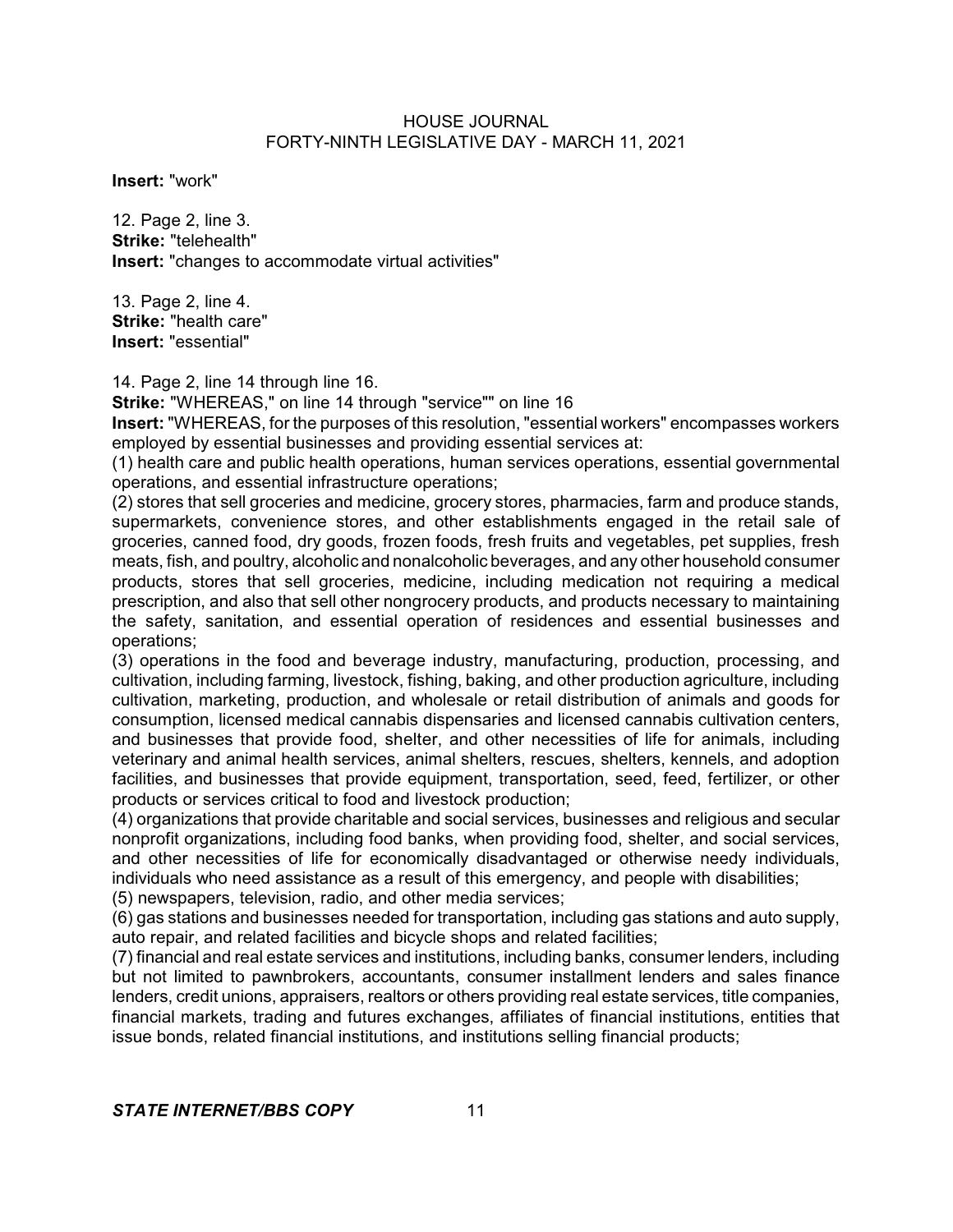(8) hardware and supply stores, including businesses that sell electrical, plumbing, and heating material;

(9)in the critical trades industry, including building and construction tradesmen and tradeswomen, and other trades including but not limited to plumbers, electricians, exterminators, cleaning and janitorial staff for commercial and governmental properties, security staff, operating engineers, HVAC, painting, moving and relocation services, and other service providers who provide services that are necessary to maintaining the safety, sanitation, and essential operation of residences, essential activities, and essential businesses and operations;

(10) mail, post, shipping, logistics, delivery, and pickup services, including post offices and other businesses that provide shipping and delivery services, and businesses that ship or deliver groceries, food, alcoholic and nonalcoholic beverages, goods, or services to end users or through commercial channels;

(11) educational institutions, including public and private pre-K-12 schools, colleges, and universities, for the purposes of facilitating remote learning, performing critical research, or performing other essential functions;

(12) laundry services, including laundromats, dry cleaners, industrial laundry services, and laundry service providers;

(13) restaurants for consumption off-premises, including restaurants and other facilities that prepare and serve food, but only for consumption off-premises, through such means as in-house delivery, third-party delivery, drive-through, curbside pickup, and carry-out;

(14) businesses providing supplies to work from home, including businesses that sell, manufacture, or supply products needed for people to work from home;

(15) businesses that provide supplies for essential businesses and operations, including businesses that sell, manufacture, or supply other essential businesses and operations with the support or materials necessary to operate, including computers, audio and video electronics, and household appliances; IT and telecommunication equipment; hardware, paint, and flat glass; electrical, plumbing, and heating materials; sanitary equipment; personal hygiene products; food, food additives, ingredients, and components; medical and orthopedic equipment; optics and photography equipment; diagnostics, food and beverages, chemicals, and soaps and detergent; and firearm and ammunition suppliers and retailers for purposes of safety and security;

(16) transportation businesses, including airlines, taxis, transportation network providers such as Uber and Lyft, vehicle rental services, paratransit, and other private, public, and commercial transportation and logistics providers necessary for essential activities and other purposes;

(17) home-based care and services, including home-based care for adults, seniors, children, and people with developmental disabilities, intellectual disabilities, substance use disorders, or mental illness, including caregivers such as nannies who may travel to the child's home to provide care, and other in-home services including meal delivery;

(18) residential facilities and shelters, including residential facilities and shelters for adults, seniors, children, and people with developmental disabilities, intellectual disabilities, substance use disorders, or mental illness;

(19) professional services, including legal services, accounting services, insurance services, information technology services, and real estate services including appraisal and title services;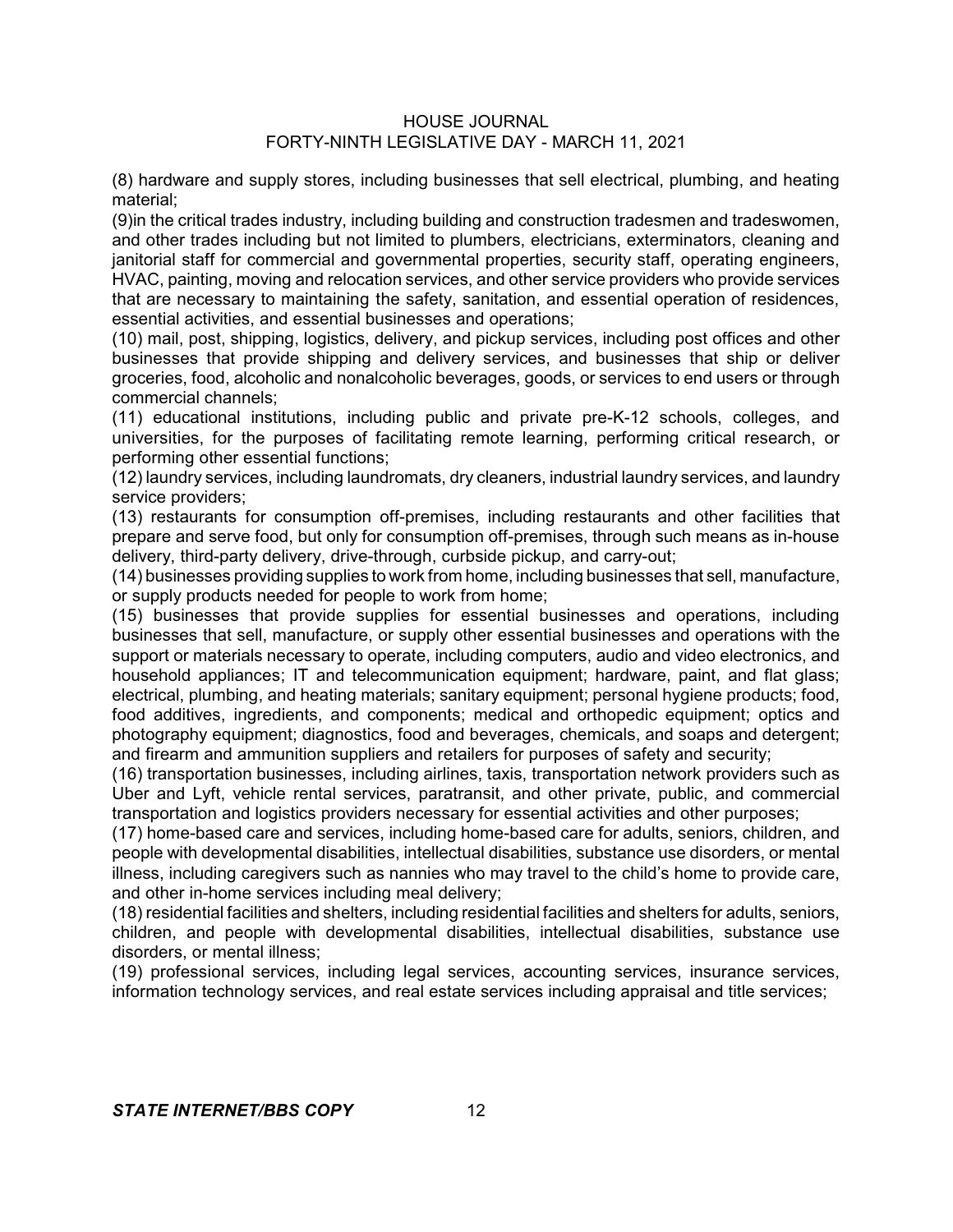(20) manufacture, distribution, and supply chain for critical products and industries, including manufacturing companies, distributors, and supply chain companies producing and supplying essential products and services in and for industries such as pharmaceutical, technology, biotechnology, health care, chemicals and sanitization, waste pickup and disposal, agriculture, food and beverage, transportation, energy, steel and steel products, petroleum and fuel, forest products, mining, construction, national defense, and communications, as well as products used by other essential businesses and operations;

(21) critical labor union functions, including labor union essential activities, such as the administration of health and welfare funds and personnel checking on the well-being and safety of members providing services in essential businesses and operations;

(22) hotels and motels, to the extent used for lodging and delivery or carry-out food services; and (23) funeral services, including funeral, mortuary, cremation, burial, cemetery, and related services"

15. Page 2, line 23. **Strike:** "HEALTH CARE" **Insert:** "essential"

Amendment adopted as follows:

Yeas: Anderson, Bartel, Beard, Berglee, Binkley, Brewster, Duram, Fielder, Fleming, Frazer, Fuller, Galloway, Gillette, Gist, Gunderson, Hill, Hinkle C, Hinkle J, Jones, Kassmier, Kerns, Knudsen C, Knudsen R, Lenz, Ler, Loge, Malone, Marshall, McKamey, Mercer, Mitchell, Moore, Nave, Noland, Patelis, Phalen, Read, Regier A, Regier M, Reksten, Ricci, Schillinger, Seekins-Crowe, Sheldon-Galloway, Skees, Stromswold, Trebas, Tschida, Usher, Vinton, Walsh, Whitman, Zolnikov, Mr. Speaker.

Total 54

Nays: Abbott, Bertoglio, Bishop, Buckley, Buttrey, Caferro, Curdy, Custer, Dooling, Dunwell, Farris-Olsen, Fern, Fitzgerald, France, Funk, Garner, Greef, Hamilton, Harvey, Hawk, Hayman, Holmlund, Hopkins, Karjala, Keane, Kelker, Keogh, Kerr-Carpenter, Kortum, Marler, Novak, Olsen, Putnam, Running Wolf, Smith, Stafman, Stewart Peregoy, Sullivan, Tenenbaum, Thane, Weatherwax, Welch, Whiteman Pena, Windy Boy. Total 44

Voted absentee: Fleming, Aye.

Excused: Fleming. Total 1

Absent or not voting: Bedey, Carlson. Total 2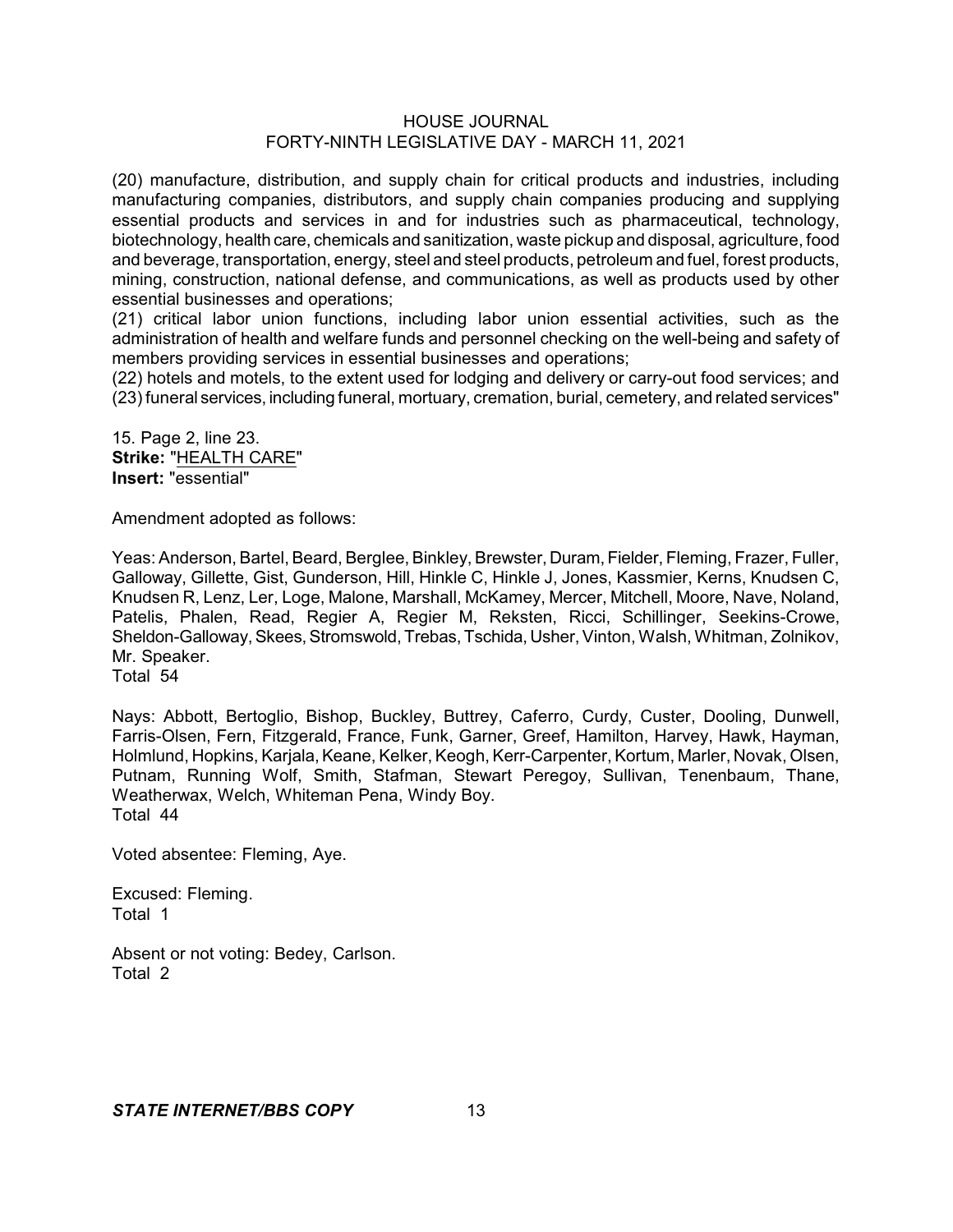**HR 1** - Representative Stafman moved **HR 1**, as amended, be adopted. Motion carried as follows:

Yeas: Abbott, Anderson, Bartel, Beard, Bedey, Berglee, Bertoglio, Binkley, Bishop, Brewster, Buckley, Buttrey, Caferro, Carlson, Curdy, Custer, Dooling, Dunwell, Duram, Farris-Olsen, Fern, Fielder, Fitzgerald, Fleming, France, Frazer, Fuller, Funk, Galloway, Garner, Gillette, Gist, Greef, Gunderson, Harvey, Hawk, Hill, Hinkle C, Hinkle J, Holmlund, Jones, Karjala, Kassmier, Kelker, Keogh, Kerns, Kerr-Carpenter, Knudsen C, Knudsen R, Lenz, Ler, Loge, Malone, Marler, Marshall, McKamey, Mercer, Mitchell, Moore, Nave, Noland, Novak, Patelis, Phalen, Putnam, Read, Regier A, Regier M, Reksten, Ricci, Running Wolf, Schillinger, Seekins-Crowe, Sheldon-Galloway, Skees, Smith, Stafman, Stromswold, Sullivan, Thane, Trebas, Tschida, Usher, Vinton, Walsh, Weatherwax, Welch, Whitman, Zolnikov, Mr. Speaker. Total 90

Nays: Hamilton, Hayman, Hopkins, Keane, Kortum, Stewart Peregoy, Tenenbaum, Whiteman Pena, Windy Boy. Total 9

Voted absentee: Fleming, Aye.

Excused: Fleming. Total 1

Absent or not voting: Olsen. Total 1

**SB 18** - Representative Walsh moved **SB 18** be concurred in. Motion carried as follows:

Yeas: Abbott, Anderson, Bartel, Beard, Bedey, Bertoglio, Binkley, Bishop, Brewster, Buckley, Buttrey, Caferro, Carlson, Curdy, Custer, Dooling, Dunwell, Duram, Farris-Olsen, Fern, Fielder, Fitzgerald, Fleming, France, Frazer, Funk, Galloway, Garner, Gillette, Gist, Greef, Gunderson, Hamilton, Harvey, Hawk, Hayman, Hill, Hinkle C, Hinkle J, Holmlund, Hopkins, Jones, Karjala, Kassmier, Keane, Kelker, Keogh, Kerns, Kerr-Carpenter, Knudsen C, Knudsen R, Kortum, Lenz, Ler, Loge, Malone, Marler, Marshall, McKamey, Mercer, Mitchell, Moore, Nave, Noland, Novak, Olsen, Patelis, Phalen, Putnam, Read, Regier A, Regier M, Reksten, Ricci, Running Wolf, Schillinger, Seekins-Crowe, Sheldon-Galloway, Smith, Stafman, Stewart Peregoy, Stromswold, Sullivan, Tenenbaum, Thane, Trebas, Usher, Vinton, Walsh, Weatherwax, Welch, Whiteman Pena, Whitman, Windy Boy, Zolnikov, Mr. Speaker. Total 96

Nays: Fuller, Tschida. Total 2

Voted absentee: Fleming, Aye.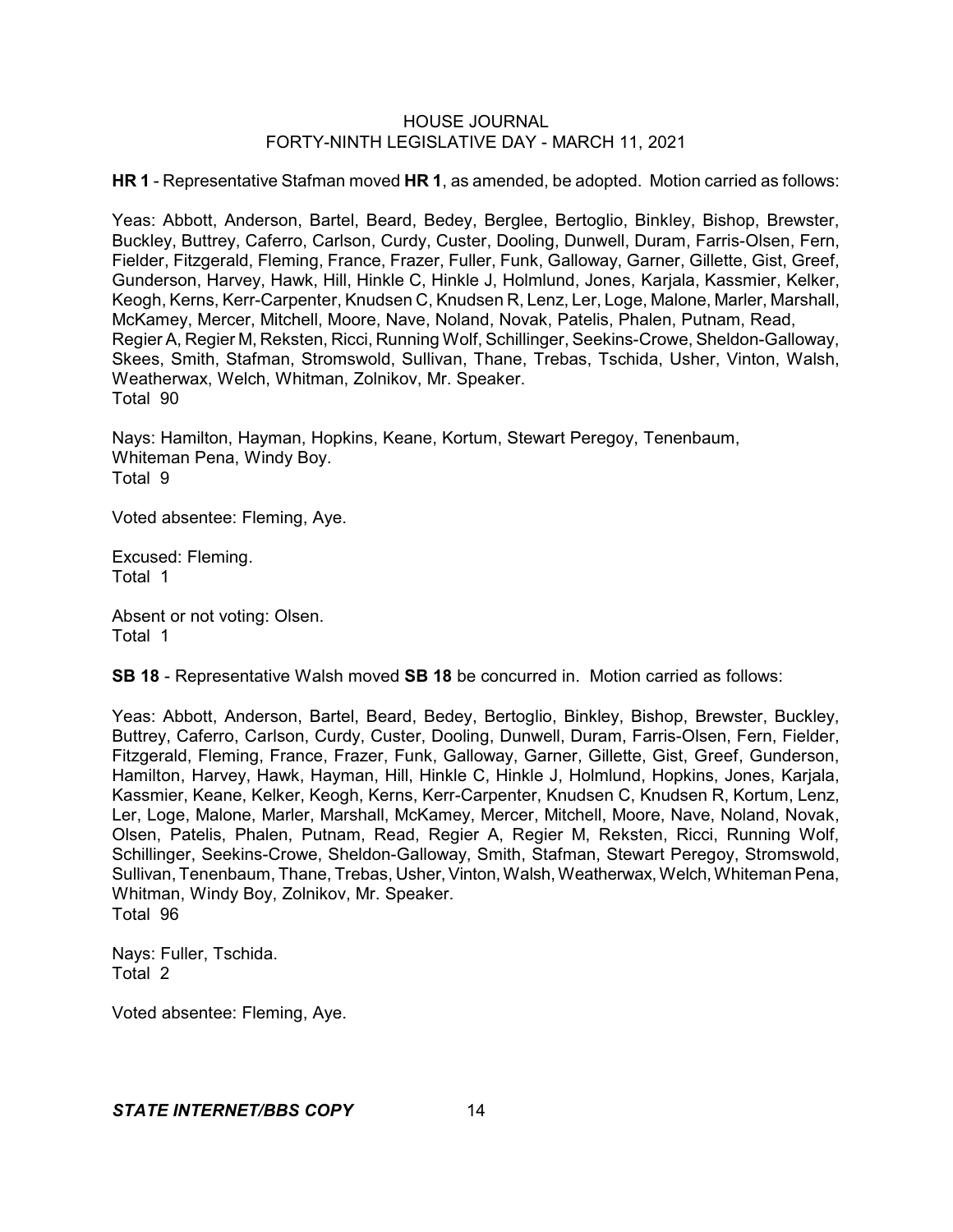Excused: Fleming. Total 1

Absent or not voting: Berglee, Skees. Total 2

**SB 22** - Representative McKamey moved **SB 22** be concurred in. Motion carried as follows:

Yeas: Abbott, Anderson, Bartel, Beard, Bedey, Berglee, Bertoglio, Binkley, Bishop, Brewster, Buckley, Buttrey, Caferro, Carlson, Curdy, Custer, Dooling, Dunwell, Duram, Farris-Olsen, Fern, Fielder, Fitzgerald, Fleming, France, Frazer, Fuller, Funk, Galloway, Garner, Gillette, Gist, Greef, Gunderson, Hamilton, Harvey, Hawk, Hayman, Hill, Hinkle C, Hinkle J, Holmlund, Hopkins, Jones, Karjala, Kassmier, Keane, Kelker, Keogh, Kerns, Kerr-Carpenter, Knudsen C, Knudsen R, Kortum, Lenz, Ler, Loge, Malone, Marler, Marshall, McKamey, Mercer, Mitchell, Moore, Nave, Noland, Novak, Olsen, Patelis, Phalen, Putnam, Read, Regier A, Reksten, Ricci, Running Wolf, Schillinger, Seekins-Crowe, Sheldon-Galloway, Smith, Stafman, Stewart Peregoy, Stromswold, Sullivan, Tenenbaum, Thane, Trebas, Tschida, Usher, Vinton, Walsh, Weatherwax,Welch, WhitemanPena, Whitman, Windy Boy, Zolnikov, Mr. Speaker. Total 98

Nays: Regier M. Total 1

Voted absentee: Fleming, Aye.

Excused: Fleming. Total 1

Absent or not voting: Skees. Total 1

**SB 57** - Representative Marler moved **SB 57** be concurred in. Motion carried as follows:

Yeas: Abbott, Anderson, Bedey, Bertoglio, Binkley, Bishop, Brewster, Buckley, Buttrey, Caferro, Curdy, Custer, Dooling, Dunwell, Farris-Olsen, Fern, Fitzgerald, Fleming, France, Frazer, Funk, Garner, Gist, Greef, Gunderson, Hamilton, Harvey, Hawk, Hayman, Hinkle J, Holmlund, Jones, Karjala, Kassmier, Keane, Kelker, Keogh, Kerr-Carpenter, Knudsen C, Knudsen R, Kortum, Loge, Marler, McKamey, Mercer, Moore, Noland, Novak, Olsen, Putnam, Regier M, Reksten, Ricci, Running Wolf, Smith, Stafman, Stewart Peregoy, Sullivan, Tenenbaum, Thane, Trebas, Vinton, Walsh, Weatherwax, Welch, Whiteman Pena, Whitman, Windy Boy, Mr. Speaker. Total 69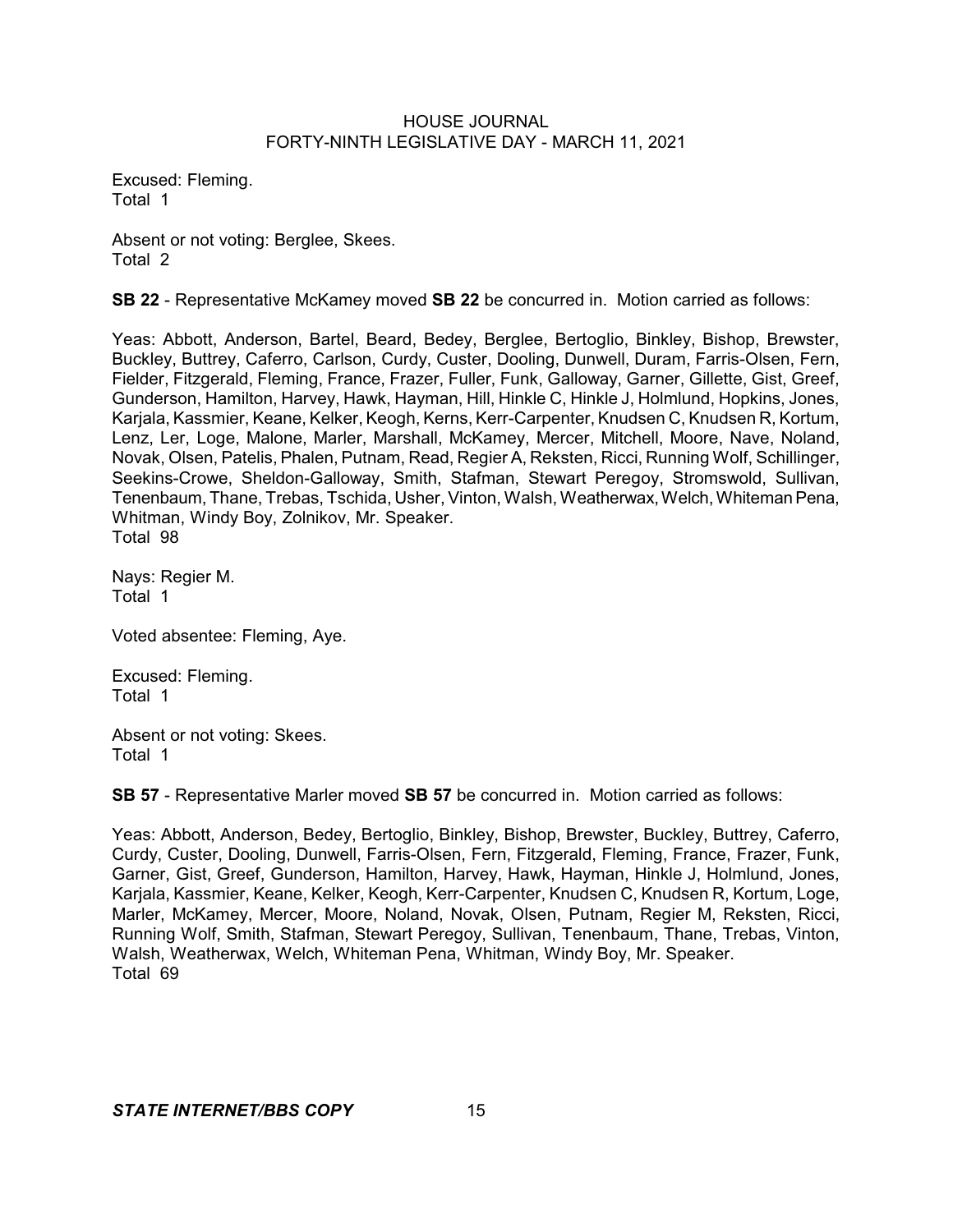Nays: Bartel, Beard, Berglee, Carlson, Duram, Fielder, Fuller, Galloway, Gillette, Hill, Hinkle C, Hopkins, Kerns, Lenz, Ler, Malone, Marshall, Mitchell, Nave, Patelis, Phalen, Read, Regier A, Schillinger, Seekins-Crowe, Sheldon-Galloway, Skees, Stromswold, Tschida, Usher, Zolnikov. Total 31

Voted absentee: Fleming, Aye.

Excused: Fleming. Total 1

Absent or not voting: None. Total 0

Majority Leader Vinton moved the Committee rise and report. Motion carried. Committee arose. House resumed. Mr. Speaker presiding. Chair Hopkins moved the Committee of the Whole report be adopted. Report adopted as follows:

Yeas: Abbott, Anderson, Bartel, Beard, Bedey, Berglee, Bertoglio, Binkley, Brewster, Buckley, Buttrey, Caferro, Carlson, Curdy, Custer, Dooling, Duram, Farris-Olsen, Fern, Fielder, Fitzgerald, France, Frazer, Fuller, Funk, Galloway, Garner, Gillette, Gist, Greef, Gunderson, Harvey, Hawk, Hill, Hinkle C, Hinkle J, Holmlund, Jones, Kassmier, Keane, Kelker, Keogh, Kerns, Kerr-Carpenter, Knudsen C, Knudsen R, Kortum, Lenz, Ler, Loge, Malone, Marshall, McKamey, Mercer, Mitchell, Moore, Nave, Noland, Novak, Patelis, Phalen, Putnam, Read, Regier A, Regier M, Reksten, Ricci, Running Wolf, Schillinger, Seekins-Crowe, Sheldon-Galloway, Skees, Smith, Stewart Peregoy, Stromswold, Sullivan, Tenenbaum, Thane, Trebas, Tschida, Usher, Vinton, Walsh, Welch, Whitman, Windy Boy, Zolnikov, Mr. Speaker. Total 88

Nays: Bishop, Dunwell, Hamilton, Karjala, Marler, Olsen, Stafman, Weatherwax, Whiteman Pena. Total 9

Voted absentee: None.

Excused: Fleming. Total 1

Absent or not voting: Hayman, Hopkins. Total 2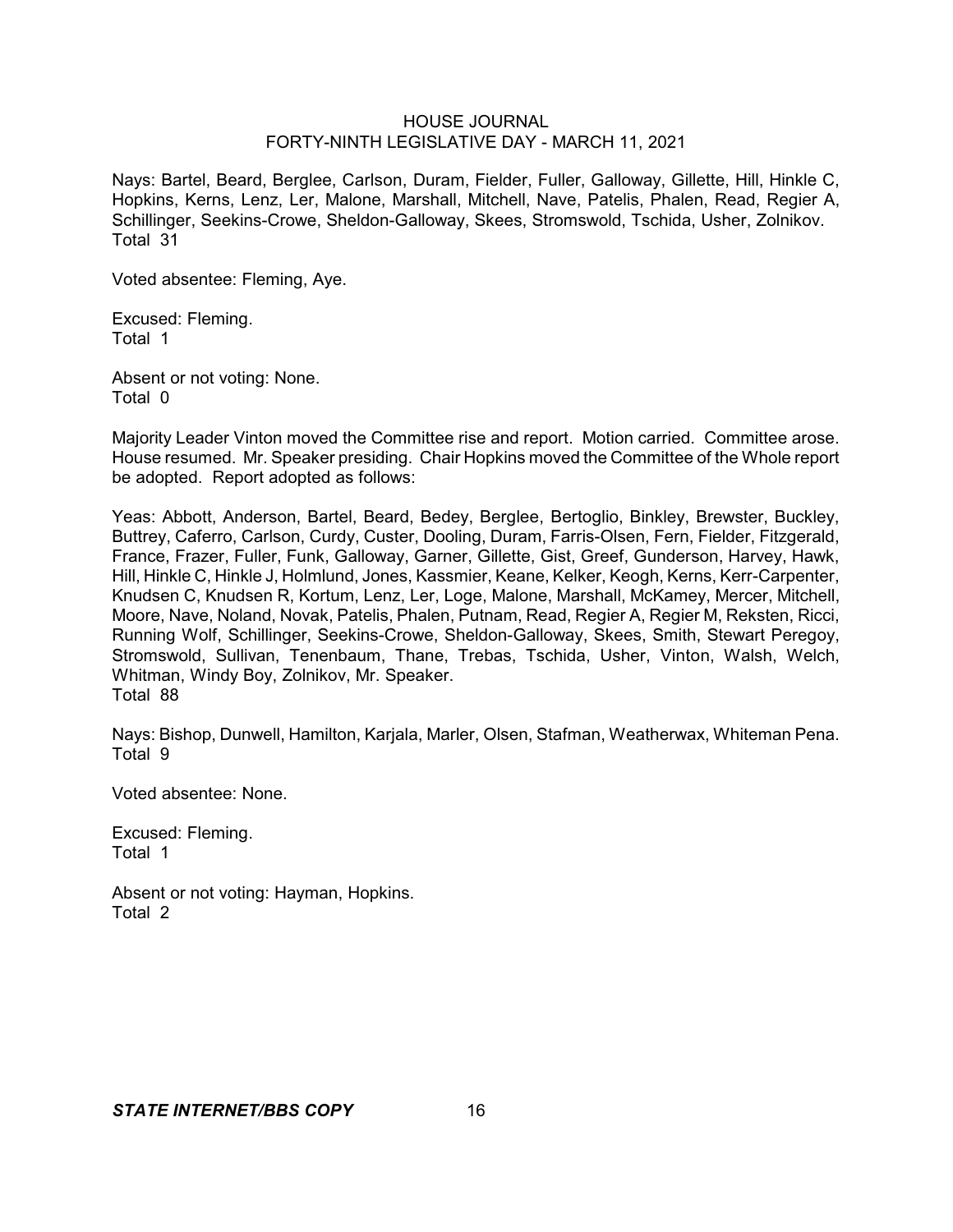## **THIRD READING OF BILLS**

The following bills having been read three several times, title and history agreed to, were disposed of in the following manner:

#### **HB 72** passed as follows:

Yeas: Abbott, Anderson, Bartel, Bedey, Berglee, Bertoglio, Bishop, Buckley, Buttrey, Caferro, Carlson, Curdy, Custer, Dooling, Dunwell, Duram, Farris-Olsen, Fern, Fitzgerald, France, Frazer, Fuller, Funk, Garner, Gillette, Gist, Greef, Gunderson, Hamilton, Harvey, Hawk, Hayman, Hinkle C, Hinkle J, Holmlund, Hopkins, Jones, Karjala, Kassmier, Keane, Kelker, Keogh, Kerns, Kerr-Carpenter, Knudsen C, Knudsen R, Kortum, Lenz, Ler, Loge, Malone, Marler, McKamey, Mercer, Moore, Noland, Novak, Olsen, Patelis, Putnam, Reksten, Ricci, Running Wolf, Schillinger, Skees, Smith, Stafman, Stewart Peregoy, Stromswold, Sullivan, Tenenbaum, Thane, Trebas, Usher, Vinton, Walsh, Weatherwax, Welch, Whiteman Pena, Whitman, Windy Boy, Zolnikov, Mr. Speaker. Total 83

Nays: Beard, Binkley, Brewster, Fielder, Galloway, Hill, Marshall, Mitchell, Nave, Phalen, Read, Regier A, Regier M, Seekins-Crowe, Sheldon-Galloway, Tschida. Total 16

Voted absentee: None.

Excused: Fleming. Total 1

Absent or not voting: None. Total 0

**HB 235** passed as follows:

Yeas: Abbott, Bedey, Bertoglio, Bishop, Buckley, Buttrey, Caferro, Curdy, Custer, Dooling, Dunwell, Farris-Olsen, Fern, Fitzgerald, France, Frazer, Funk, Garner, Gillette, Gist, Greef, Hamilton, Harvey, Hawk, Hayman, Holmlund, Hopkins, Jones, Karjala, Keane, Kelker, Keogh, Kerr-Carpenter, Kortum, Loge, Malone, Marler, McKamey, Novak, Olsen, Patelis, Putnam, Running Wolf, Smith, Stafman, Stewart Peregoy, Sullivan, Tenenbaum, Thane, Walsh, Weatherwax, Welch, Whiteman Pena, Whitman, Windy Boy. Total 55

Nays: Anderson, Bartel, Beard, Berglee, Binkley, Brewster, Carlson, Duram, Fielder, Fuller, Galloway, Gunderson, Hill, Hinkle C, Hinkle J, Kassmier, Kerns, Knudsen C, Knudsen R, Lenz, Ler, Marshall, Mercer, Mitchell, Moore, Nave, Noland, Phalen, Read, Regier A, Regier M, Reksten,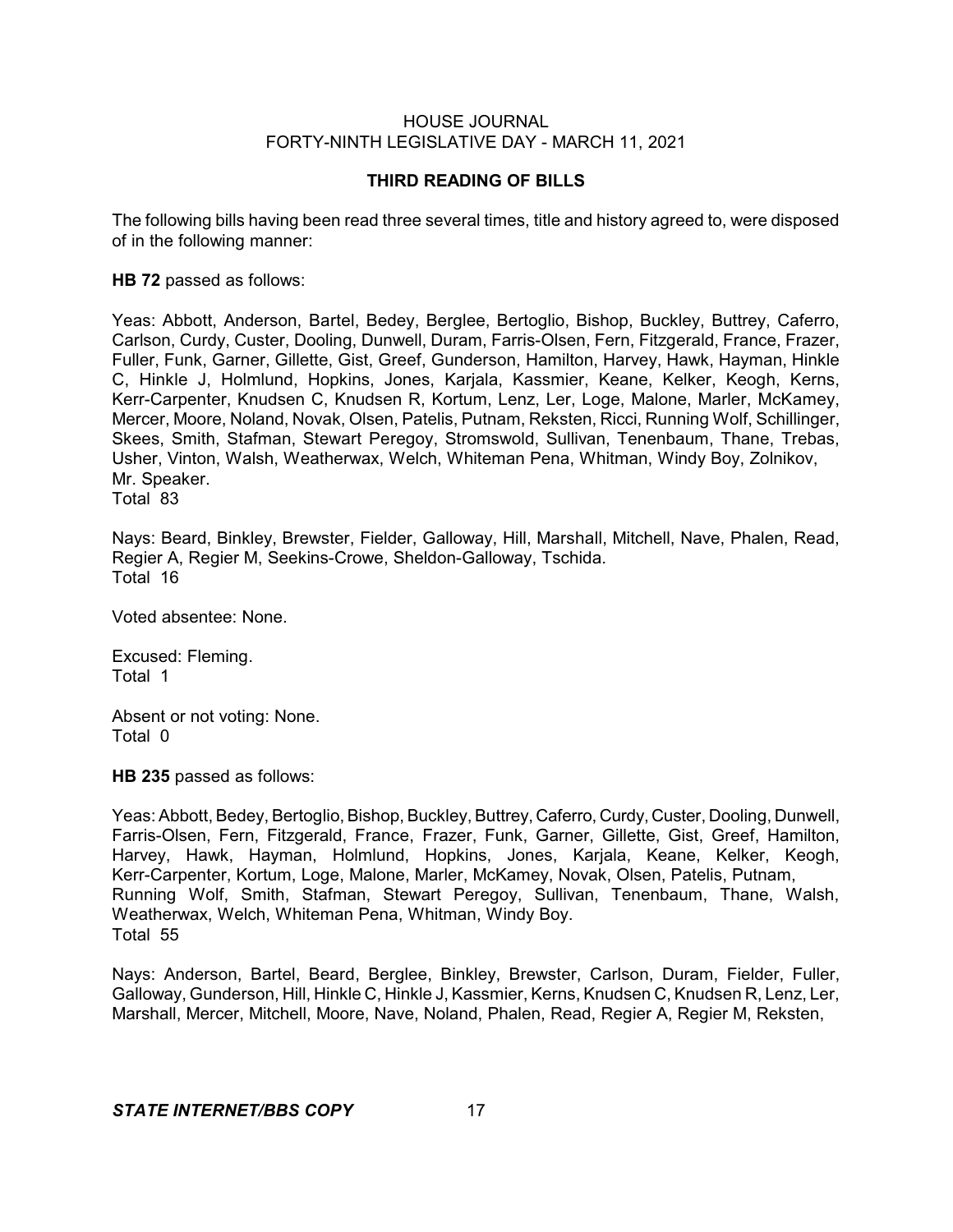Ricci, Schillinger, Seekins-Crowe, Sheldon-Galloway, Skees, Stromswold, Trebas, Tschida, Usher, Vinton, Zolnikov, Mr. Speaker. Total 44

Voted absentee: None.

Excused: Fleming. Total 1

Absent or not voting: None. Total 0

**HB 357** passed as follows:

Yeas: Abbott, Anderson, Beard, Bedey, Bertoglio, Bishop, Buckley, Buttrey, Caferro, Carlson, Curdy, Custer, Dooling, Dunwell, Duram, Farris-Olsen, Fern, Fitzgerald, France, Frazer, Funk, Garner, Gillette, Greef, Hamilton, Harvey, Hawk, Hayman, Hinkle J, Holmlund, Jones, Karjala, Keane, Kelker, Keogh, Kerr-Carpenter, Knudsen C, Knudsen R, Kortum, Malone, McKamey, Mercer, Novak, Olsen, Putnam, Read, Ricci, Running Wolf, Smith, Stafman, Stewart Peregoy, Stromswold, Sullivan, Tenenbaum, Thane, Trebas, Vinton, Walsh, Weatherwax, Welch, Whiteman Pena, Whitman, Windy Boy, Mr. Speaker. Total 64

Nays: Bartel, Berglee, Binkley, Brewster, Fielder, Fuller, Galloway, Gist, Gunderson, Hill, Hinkle C, Hopkins, Kassmier, Kerns, Lenz, Ler, Loge, Marshall, Mitchell, Moore, Nave, Noland, Patelis, Phalen, Regier A, Regier M, Reksten, Schillinger, Seekins-Crowe, Sheldon-Galloway, Skees, Tschida, Usher, Zolnikov. Total 34

Voted absentee: None.

Excused: Fleming. Total 1

Absent or not voting: Marler. Total 1

**HB 394** passed as follows:

Yeas: Anderson, Bartel, Beard, Bedey, Berglee, Bertoglio, Binkley, Brewster, Buttrey, Carlson, Custer, Dooling, Duram, Fern, Fielder, Fitzgerald, Frazer, Fuller, Galloway, Garner, Gillette, Gist, Greef, Gunderson, Hill, Hinkle C, Hinkle J, Holmlund, Hopkins, Jones, Karjala, Kassmier, Keane, Kelker, Kerns, Knudsen C, Knudsen R, Lenz, Ler, Loge, Malone, Marshall, McKamey, Mercer, Mitchell, Moore, Nave, Noland, Novak, Patelis, Phalen, Putnam, Read, Regier A, Regier M,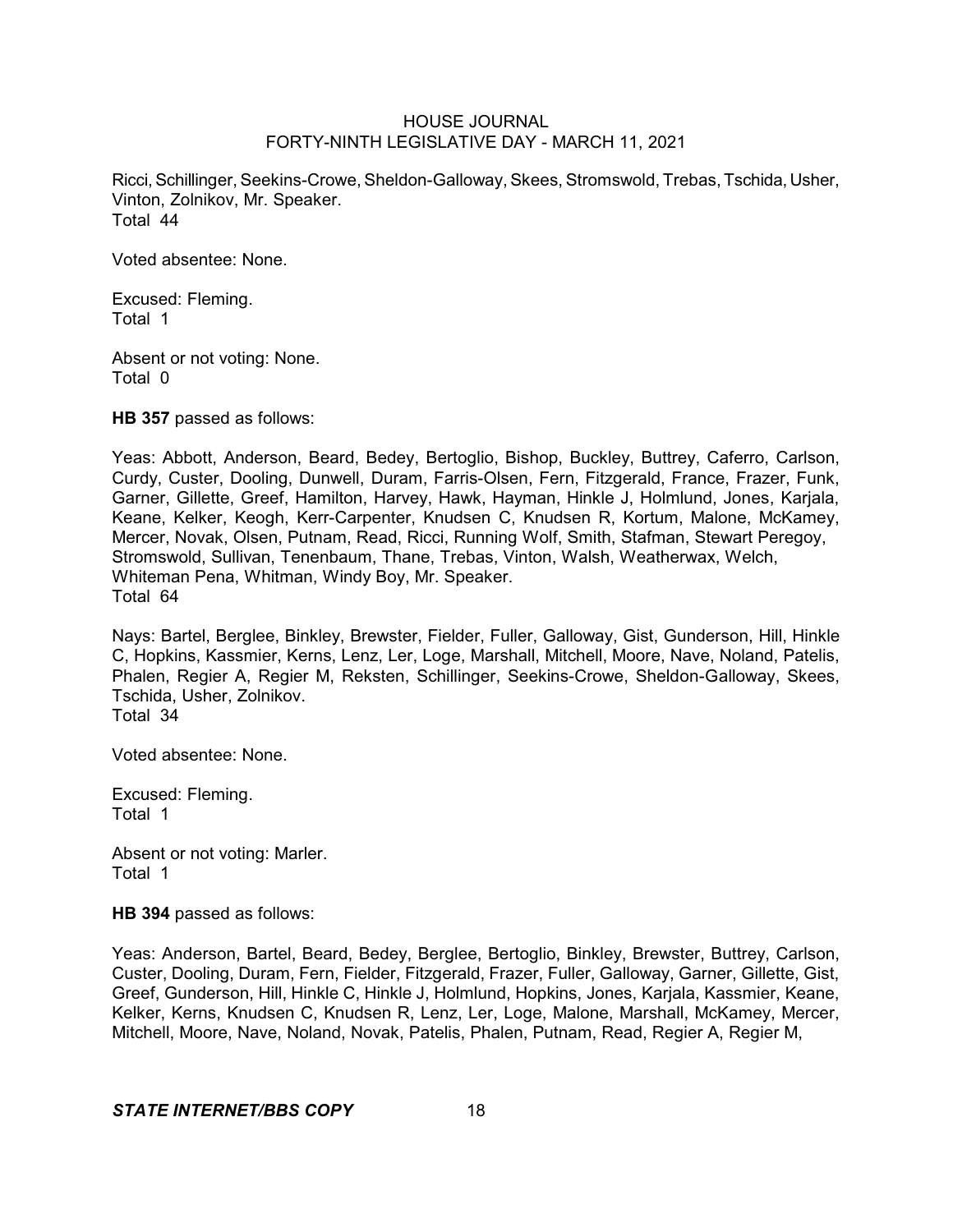Reksten, Ricci, Schillinger, Seekins-Crowe, Sheldon-Galloway, Skees, Stromswold, Trebas, Tschida, Usher, Vinton, Walsh, Welch, Whitman, Zolnikov, Mr. Speaker. Total 71

Nays: Abbott, Bishop, Buckley, Caferro, Curdy, Dunwell, Farris-Olsen, France, Funk, Hamilton, Harvey, Hawk, Hayman, Keogh, Kerr-Carpenter, Kortum, Marler, Olsen, Running Wolf, Smith, Stafman, Stewart Peregoy, Sullivan, Tenenbaum, Thane, Weatherwax, Whiteman Pena, Windy Boy. Total 28

Voted absentee: None.

Excused: Fleming. Total 1

Absent or not voting: None. Total 0

**HB 468** passed as follows:

Yeas: Anderson, Bartel, Beard, Bedey, Berglee, Binkley, Brewster, Custer, Dooling, Fielder, Fitzgerald, Frazer, Fuller, Galloway, Garner, Gillette, Gist, Gunderson, Harvey, Hill, Hinkle C, Hinkle J, Holmlund, Jones, Kassmier, Kerns, Knudsen C, Knudsen R, Lenz, Ler, Loge, Malone, McKamey, Mercer, Mitchell, Moore, Noland, Novak, Patelis, Phalen, Read, Regier A, Regier M, Reksten, Ricci, Running Wolf, Schillinger, Seekins-Crowe, Sheldon-Galloway, Skees, Stromswold, Trebas, Tschida, Usher, Vinton, Walsh, Welch, Whitman, Zolnikov, Mr. Speaker. Total 60

Nays: Abbott, Bertoglio, Bishop, Buckley, Buttrey, Caferro, Carlson, Curdy, Dunwell, Duram, Farris-Olsen, Fern, France, Funk, Greef, Hamilton, Hawk, Hayman, Hopkins, Karjala, Keane, Kelker, Keogh, Kerr-Carpenter, Kortum, Marler, Marshall, Nave, Olsen, Putnam, Smith, Stafman, Stewart Peregoy, Sullivan, Tenenbaum, Thane, Weatherwax, Whiteman Pena. Total 38

Voted absentee: None.

Excused: Fleming. Total 1

Absent or not voting: Windy Boy. Total 1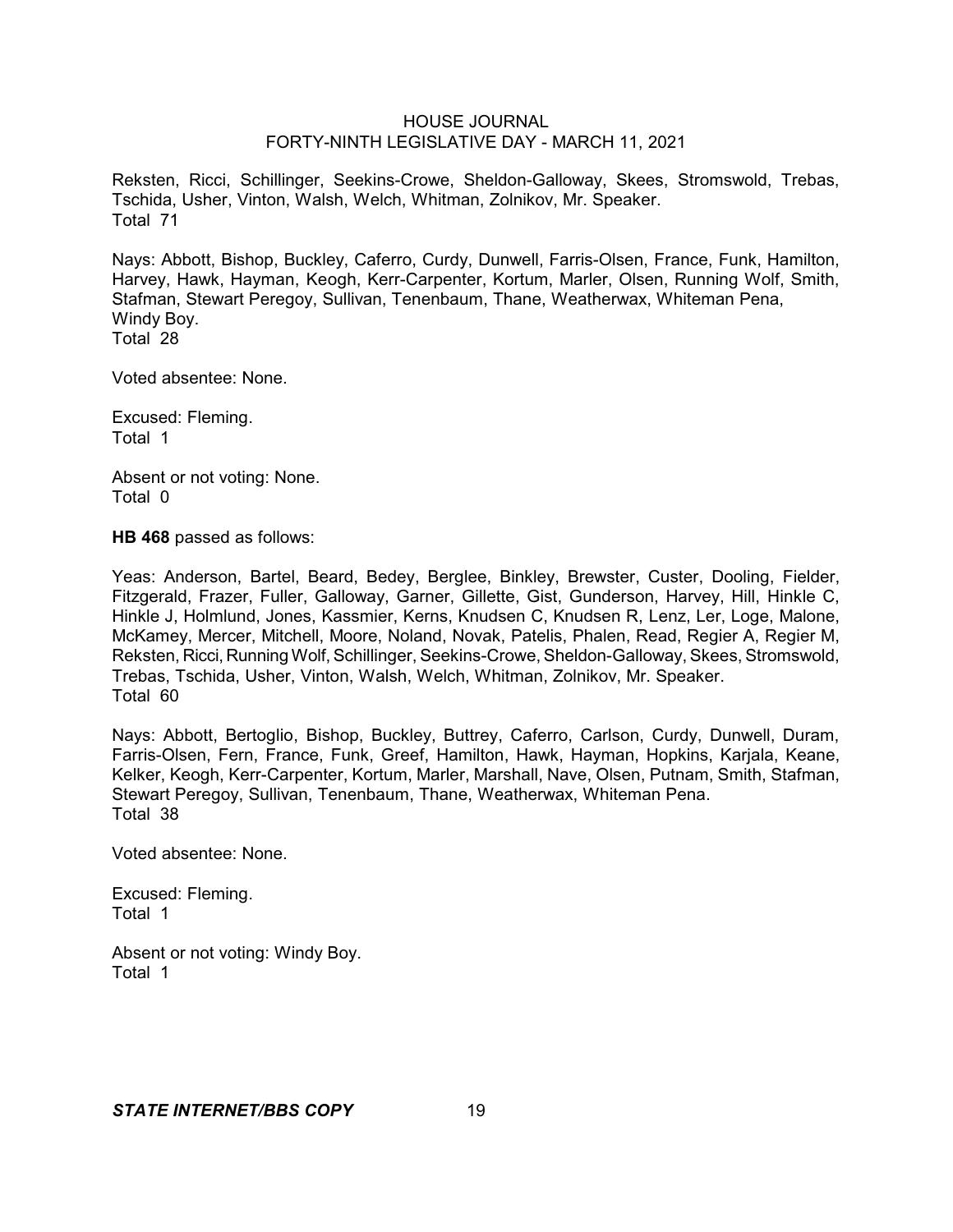**HB 493** passed as follows:

Yeas: Abbott, Anderson, Bartel, Beard, Bedey, Berglee, Binkley, Bishop, Brewster, Buckley, Caferro, Carlson, Curdy, Custer, Dunwell, Duram, Farris-Olsen, Fern, Fielder, Fitzgerald, France, Frazer, Funk, Galloway, Garner, Gillette, Gist, Gunderson, Hamilton, Harvey, Hayman, Hill, Hinkle C, Hopkins, Karjala, Kelker, Keogh, Kerns, Kerr-Carpenter, Knudsen C, Knudsen R, Kortum, Lenz, Ler, Malone, Marler, McKamey, Moore, Nave, Noland, Novak, Patelis, Phalen, Putnam, Regier M, Reksten, Ricci, Running Wolf, Schillinger, Seekins-Crowe, Sheldon-Galloway, Skees, Stafman, Stewart Peregoy, Stromswold, Sullivan, Tenenbaum, Thane, Trebas, Tschida, Usher, Vinton, Weatherwax, Whiteman Pena, Windy Boy, Zolnikov, Mr. Speaker. Total 77

Nays: Bertoglio, Buttrey, Dooling, Fuller, Greef, Hawk, Hinkle J, Holmlund, Jones, Kassmier, Keane, Loge, Marshall, Mercer, Mitchell, Olsen, Read, Regier A, Smith, Walsh, Welch, Whitman. Total 22

Voted absentee: None.

Excused: Fleming. Total 1

Absent or not voting: None. Total 0

**HB 589** passed as follows:

Yeas: Anderson, Bartel, Beard, Bedey, Berglee, Bertoglio, Binkley, Brewster, Buckley, Buttrey, Carlson, Curdy, Custer, Dooling, Duram, Fern, Fielder, Fitzgerald, Frazer, Fuller,Galloway, Garner, Gist, Greef, Gunderson, Hamilton, Hill, Hinkle C, Hinkle J, Holmlund, Hopkins, Jones, Kassmier, Keane, Kerns, Kerr-Carpenter, Knudsen C, Knudsen R, Lenz, Ler, Loge, Malone, Marshall, McKamey, Mercer, Mitchell, Moore, Nave, Noland, Novak, Patelis, Phalen, Putnam, Read, Regier A, Regier M, Reksten, Ricci, Schillinger, Seekins-Crowe, Sheldon-Galloway, Skees, Stromswold, Trebas, Tschida, Usher, Vinton, Walsh, Welch, Whitman, Zolnikov, Mr. Speaker. Total 72

Nays: Abbott, Bishop, Caferro, Dunwell, Farris-Olsen, France, Funk, Harvey, Hawk, Hayman, Karjala, Kelker, Keogh, Kortum, Marler, Olsen, Running Wolf, Smith, Stafman, Stewart Peregoy, Sullivan, Tenenbaum, Thane, Weatherwax, Whiteman Pena, Windy Boy. Total 26

Voted absentee: None.

Excused: Fleming. Total 1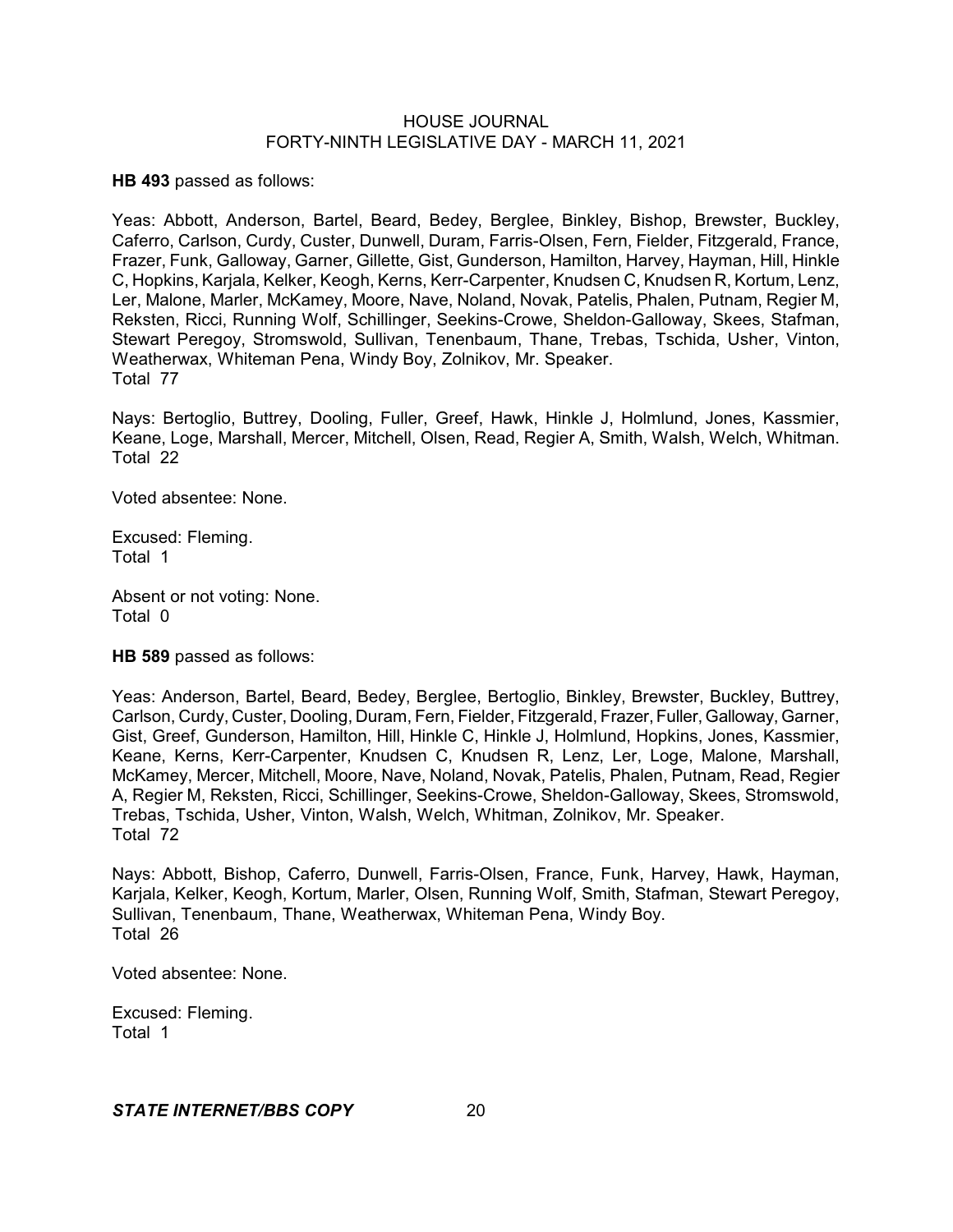Absent or not voting: Gillette. Total 1

**SB 101** concurred in as follows:

Yeas: Anderson, Bartel, Beard, Bedey, Berglee, Bertoglio, Binkley, Brewster, Buttrey, Carlson, Custer, Dooling, Duram, Fielder, Fitzgerald, Frazer, Fuller, Galloway, Garner, Gillette, Gist, Greef, Gunderson, Hill, Hinkle C, Hinkle J, Holmlund, Hopkins, Jones, Kassmier, Kerns, Knudsen C, Knudsen R, Lenz, Ler, Loge, Malone, Marshall, McKamey, Mercer, Mitchell, Moore, Nave, Noland, Patelis, Phalen, Read, Regier A, Regier M, Reksten, Ricci, Schillinger, Seekins-Crowe, Sheldon-Galloway, Skees, Stromswold, Trebas, Tschida, Usher, Vinton, Walsh, Welch, Whitman, Zolnikov, Mr. Speaker.

Total 65

Nays: Abbott, Bishop, Buckley, Caferro, Curdy, Dunwell, Farris-Olsen, Fern, France, Funk, Hamilton, Harvey, Hawk, Hayman, Karjala, Keane, Kelker, Keogh, Kerr-Carpenter, Kortum, Marler, Novak, Olsen, Putnam, Running Wolf, Smith, Stafman, Stewart Peregoy, Sullivan, Tenenbaum, Thane, Weatherwax, Whiteman Pena, Windy Boy. Total 34

Voted absentee: None.

Excused: Fleming. Total 1

Absent or not voting: None. Total 0

**SB 115** concurred in as follows:

Yeas: Anderson, Bartel, Beard, Bedey, Berglee, Bertoglio, Binkley, Brewster, Buttrey, Carlson, Dooling, Duram, Fielder, Fitzgerald, Frazer, Fuller, Galloway, Garner, Gillette, Gist, Greef, Gunderson, Hill, Hinkle C, Hinkle J, Holmlund, Hopkins, Jones, Kassmier, Kerns, Knudsen C, Knudsen R, Lenz, Ler, Loge, Malone, Marshall, McKamey, Mercer, Mitchell, Moore, Nave, Noland, Patelis, Phalen, Read, Regier A, Regier M, Reksten, Ricci, Schillinger, Seekins-Crowe, Sheldon-Galloway, Skees, Stromswold, Trebas, Tschida, Usher, Vinton, Walsh, Welch, Whitman, Zolnikov, Mr. Speaker. Total 64

Nays: Abbott, Bishop, Buckley, Caferro, Curdy, Custer, Dunwell, Farris-Olsen, Fern, France, Funk, Hamilton, Harvey, Hawk, Hayman, Karjala, Keane, Kelker, Keogh, Kerr-Carpenter, Kortum, Marler, Novak, Olsen, Putnam, Running Wolf, Smith, Stafman, Stewart Peregoy, Sullivan, Tenenbaum, Thane, Weatherwax, Whiteman Pena, Windy Boy. Total 35